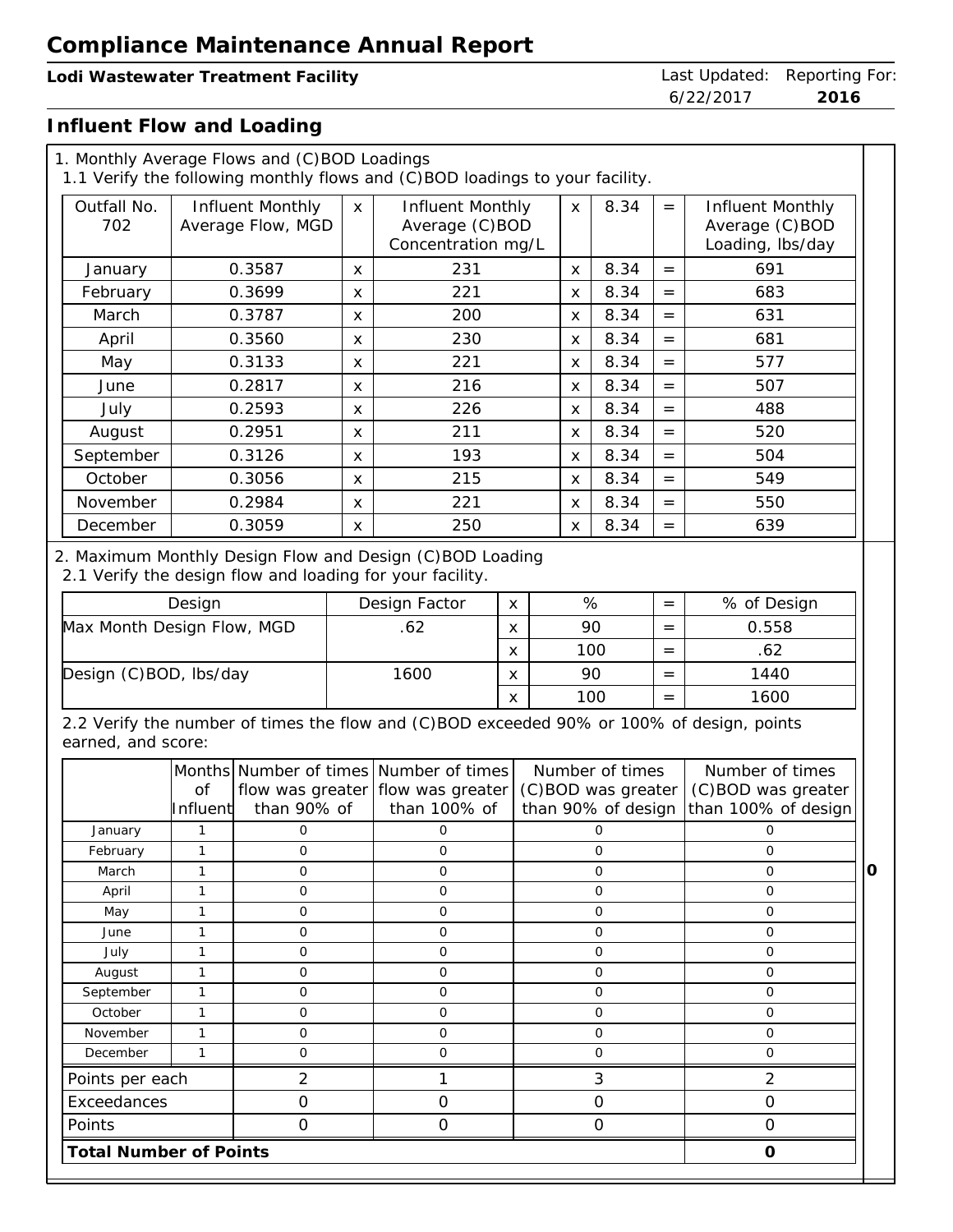| Lodi Wastewater Treatment Facility                                                                                                                                                                                                                                                                                                                                                                                                                                                                                                                                                                                   | Last Updated:<br>6/22/2017 | Reporting For:<br>2016 |
|----------------------------------------------------------------------------------------------------------------------------------------------------------------------------------------------------------------------------------------------------------------------------------------------------------------------------------------------------------------------------------------------------------------------------------------------------------------------------------------------------------------------------------------------------------------------------------------------------------------------|----------------------------|------------------------|
| 3. Flow Meter<br>3.1 Was the influent flow meter calibrated in the last year?<br>Enter last calibration date (MM/DD/YYYY)<br>o Yes<br>$\bullet$ No<br>If No, please explain:                                                                                                                                                                                                                                                                                                                                                                                                                                         |                            |                        |
| Influent flow is not metered. Effluent flow meter only.                                                                                                                                                                                                                                                                                                                                                                                                                                                                                                                                                              |                            |                        |
| 4. Sewer Use Ordinance<br>4.1 Did your community have a sewer use ordinance that limited or prohibited the discharge of<br>excessive conventional pollutants ((C)BOD, SS, or pH) or toxic substances to the sewer from<br>industries, commercial users, hauled waste, or residences?<br>$\bullet$ Yes<br>o No<br>If No, please explain:<br>4.2 Was it necessary to enforce the ordinance?                                                                                                                                                                                                                            |                            |                        |
| o Yes<br>$\bullet$ No<br>If Yes, please explain:                                                                                                                                                                                                                                                                                                                                                                                                                                                                                                                                                                     |                            |                        |
| 5. Septage Receiving<br>5.1 Did you have requests to receive septage at your facility?<br>Septic Tanks<br><b>Holding Tanks</b><br><b>Grease Traps</b><br>o Yes<br>o Yes<br>o Yes<br>$\bullet$ No<br>$\bullet$ No<br>$\bullet$ No<br>5.2 Did you receive septage at your faclity? If yes, indicate volume in gallons.<br>Septic Tanks<br>o Yes<br>gallons<br>$\bullet$ No<br><b>Holding Tanks</b><br>o Yes<br>gallons<br>$\bullet$ No<br>Grease Traps<br>o Yes<br>gallons<br>$\bullet$ No<br>5.2.1 If yes to any of the above, please explain if plant performance is affected when receiving<br>any of these wastes. |                            |                        |
| 6. Pretreatment<br>6.1 Did your facility experience operational problems, permit violations, biosolids quality concerns,<br>or hazardous situations in the sewer system or treatment plant that were attributable to<br>commercial or industrial discharges in the last year?<br>o Yes<br>$\bullet$ No<br>If yes, describe the situation and your community's response.<br>6.2 Did your facility accept hauled industrial wastes Jandfill leachate etc.2                                                                                                                                                             |                            |                        |

6.2 Did your facility accept hauled industrial wastes, landfill leachate, etc.?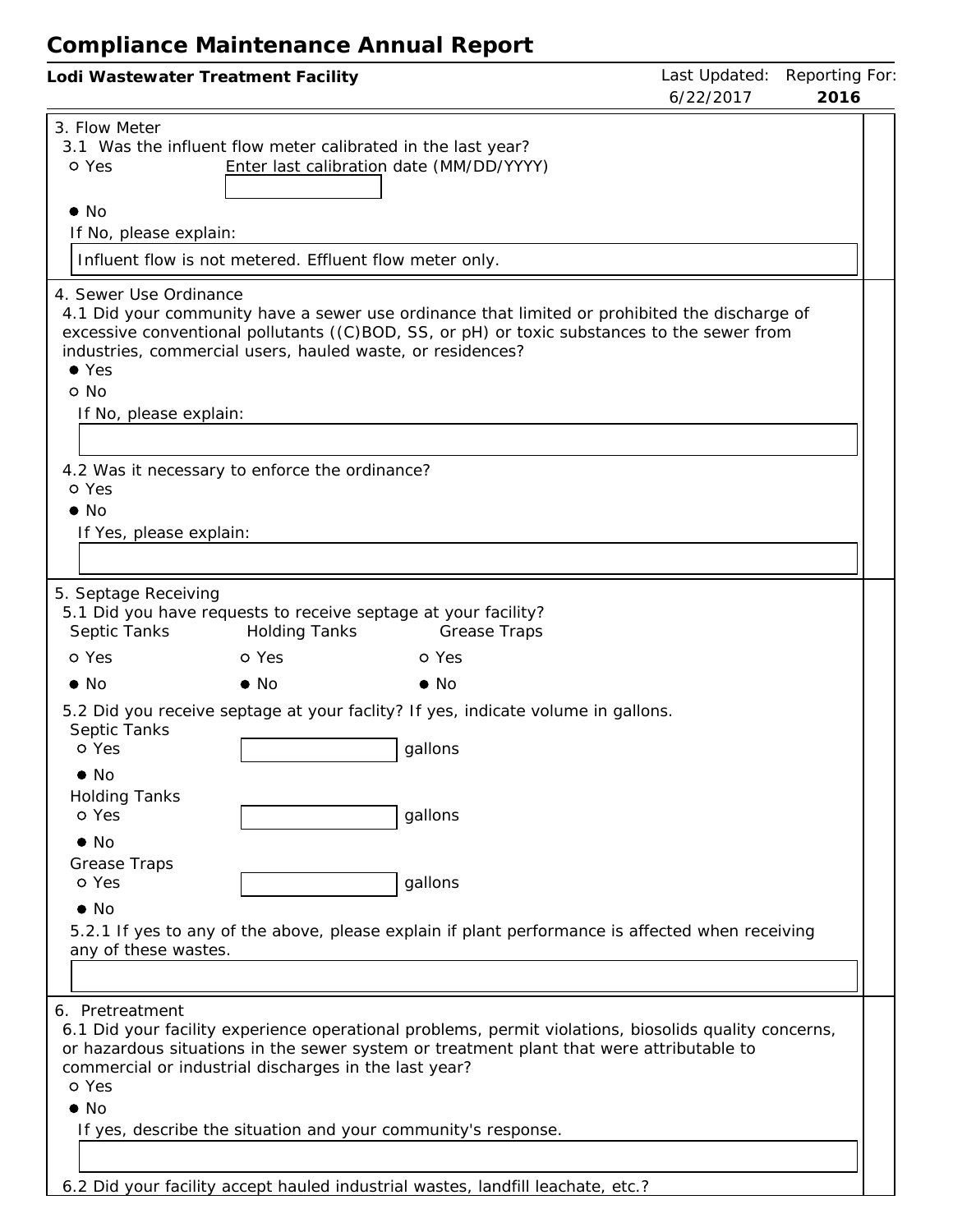Yes

o No

If yes, describe the types of wastes received and any procedures or other restrictions that were in place to protect the facility from the discharge of hauled industrial wastes.

18,000 gallons (1500 gallons per month) of slaughter house waste. Waste was pumped directly to the digester.

| <b>Total Points Generated</b>        |     |  |  |  |  |
|--------------------------------------|-----|--|--|--|--|
| Score (100 - Total Points Generated) | 100 |  |  |  |  |
| <b>Section Grade</b>                 |     |  |  |  |  |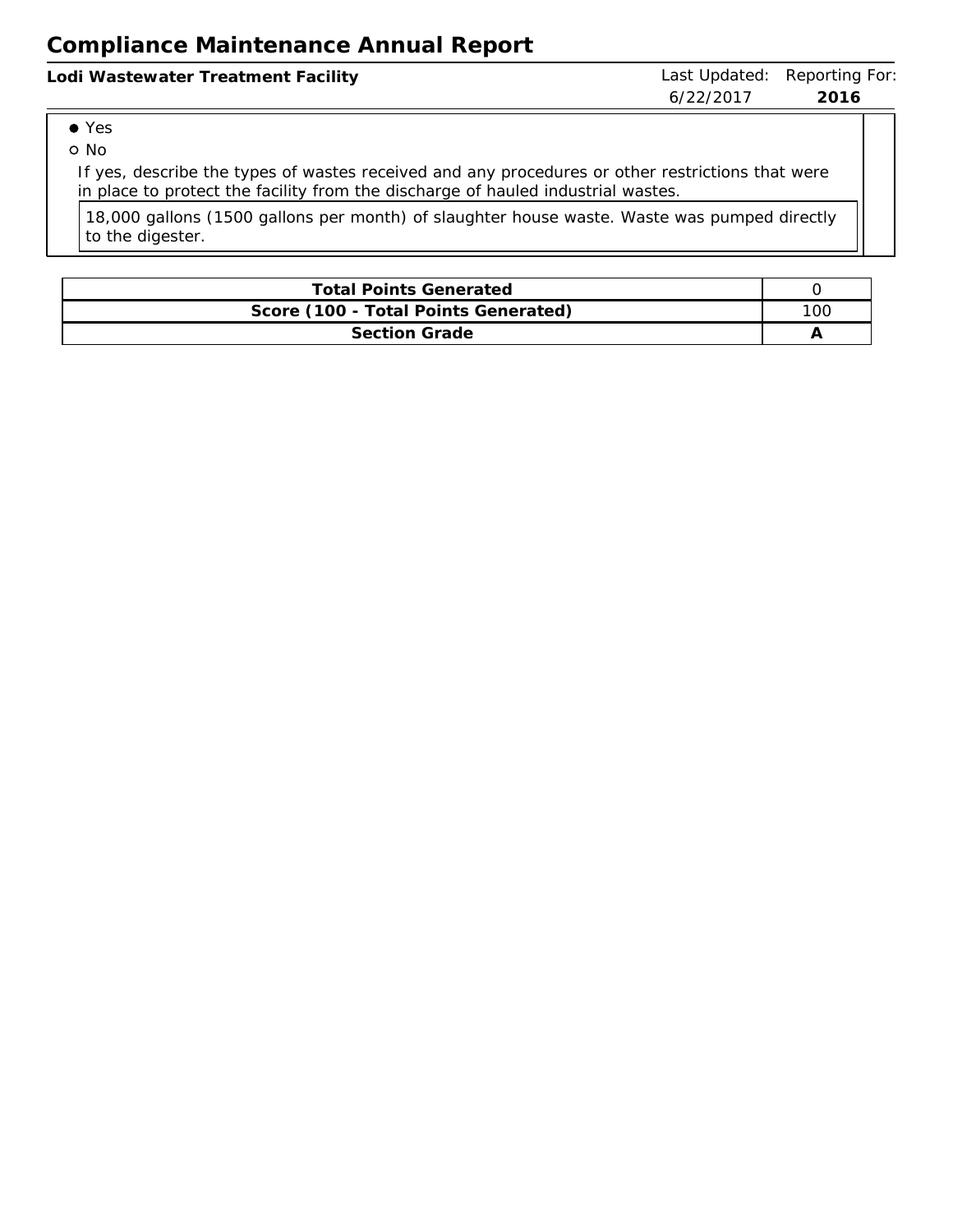**Lodi** Wastewater Treatment Facility **Last Updated:** Reporting For:

6/22/2017 **2016**

## **Effluent Quality and Plant Performance (BOD/CBOD)**

| CBOD                                            | 1. Effluent (C)BOD Results                             |                                         | 1.1 Verify the following monthly average effluent values, exceedances, and points for BOD or                                                                                                                                                                                                                                                                                 |                                        |                            |                                   |
|-------------------------------------------------|--------------------------------------------------------|-----------------------------------------|------------------------------------------------------------------------------------------------------------------------------------------------------------------------------------------------------------------------------------------------------------------------------------------------------------------------------------------------------------------------------|----------------------------------------|----------------------------|-----------------------------------|
| Outfall No.<br>001                              | Monthly<br>Average<br>Limit (mg/L)                     | 90% of<br>Permit Limit<br>$> 10$ (mg/L) | <b>Effluent Monthly</b><br>Average (mg/L)                                                                                                                                                                                                                                                                                                                                    | Months of<br>Discharge<br>with a Limit | Permit Limit<br>Exceedance | 90% Permit<br>Limit<br>Exceedance |
| January                                         | 30                                                     | 27                                      | 14                                                                                                                                                                                                                                                                                                                                                                           |                                        | $\mathbf{O}$               | $\mathbf 0$                       |
| February                                        | 30                                                     | 27                                      | 10                                                                                                                                                                                                                                                                                                                                                                           | 1                                      | $\mathbf{O}$               | $\Omega$                          |
| March                                           | 30                                                     | 27                                      | 6                                                                                                                                                                                                                                                                                                                                                                            | $\mathbf{1}$                           | $\mathsf O$                | $\overline{O}$                    |
| April                                           | 30                                                     | 27                                      | 5                                                                                                                                                                                                                                                                                                                                                                            | $\mathbf{1}$                           | $\mathbf{O}$               | $\mathbf{O}$                      |
| May                                             | 30                                                     | 27                                      | 13                                                                                                                                                                                                                                                                                                                                                                           | 1                                      | $\mathbf{O}$               | $\overline{O}$                    |
| June                                            | 30                                                     | 27                                      | 12                                                                                                                                                                                                                                                                                                                                                                           | 1                                      | $\mathbf{O}$               | $\mathbf{O}$                      |
| July                                            | 30                                                     | 27                                      | 10                                                                                                                                                                                                                                                                                                                                                                           | $\mathbf{1}$                           | $\mathbf{O}$               | $\mathbf{O}$                      |
| August                                          | 30                                                     | 27                                      | 11                                                                                                                                                                                                                                                                                                                                                                           | $\mathbf{1}$                           | $\mathbf{O}$               | $\mathbf{O}$                      |
| September                                       | 30                                                     | 27                                      | 12                                                                                                                                                                                                                                                                                                                                                                           | 1                                      | $\mathbf{O}$               | $\overline{O}$                    |
| October                                         | 30                                                     | 27                                      | 14                                                                                                                                                                                                                                                                                                                                                                           | 1                                      | $\mathbf{O}$               | $\mathbf{O}$<br>$\circ$           |
| November                                        | 30                                                     | 27                                      | 11                                                                                                                                                                                                                                                                                                                                                                           | $\mathbf{1}$                           | $\mathbf{O}$               | $\mathbf{O}$                      |
| December                                        | 30                                                     | 27                                      | 11                                                                                                                                                                                                                                                                                                                                                                           | 1                                      | $\overline{O}$             | $\Omega$                          |
|                                                 |                                                        |                                         | * Equals limit if limit is $\epsilon$ = 10                                                                                                                                                                                                                                                                                                                                   |                                        |                            |                                   |
| Months of discharge/yr                          |                                                        |                                         |                                                                                                                                                                                                                                                                                                                                                                              | 12                                     |                            |                                   |
|                                                 |                                                        |                                         | Points per each exceedance with 12 months of discharge                                                                                                                                                                                                                                                                                                                       |                                        | $\overline{7}$             | 3                                 |
| Exceedances                                     |                                                        |                                         |                                                                                                                                                                                                                                                                                                                                                                              |                                        | $\overline{O}$             | $\overline{O}$                    |
| Points                                          |                                                        |                                         |                                                                                                                                                                                                                                                                                                                                                                              |                                        | $\mathbf{O}$               | $\mathbf{O}$                      |
|                                                 | $\circ$<br>Total number of points                      |                                         |                                                                                                                                                                                                                                                                                                                                                                              |                                        |                            |                                   |
|                                                 | of the year, the multiplication factor is $12/6 = 2.0$ |                                         | NOTE: For systems that discharge intermittently to state waters, the points per monthly<br>exceedance for this section shall be based upon a multiplication factor of 12 months divided by<br>the number of months of discharge. Example: For a wastewater facility discharging only 6 months<br>1.2 If any violations occurred, what action was taken to regain compliance? |                                        |                            |                                   |
| $\bullet$ Yes<br>o No<br>If No, please explain: | 2. Flow Meter Calibration                              | 2016-11-10                              | 2.1 Was the effluent flow meter calibrated in the last year?<br>Enter last calibration date (MM/DD/YYYY)                                                                                                                                                                                                                                                                     |                                        |                            |                                   |
| 3. Treatment Problems<br>None                   | 4. Other Monitoring and Limits                         |                                         | 3.1 What problems, if any, were experienced over the last year that threatened treatment?                                                                                                                                                                                                                                                                                    |                                        |                            |                                   |
| o Yes                                           |                                                        |                                         | 4.1 At any time in the past year was there an exceedance of a permit limit for any other pollutants<br>such as chlorides, pH, residual chlorine, fecal coliform, or metals?                                                                                                                                                                                                  |                                        |                            |                                   |

No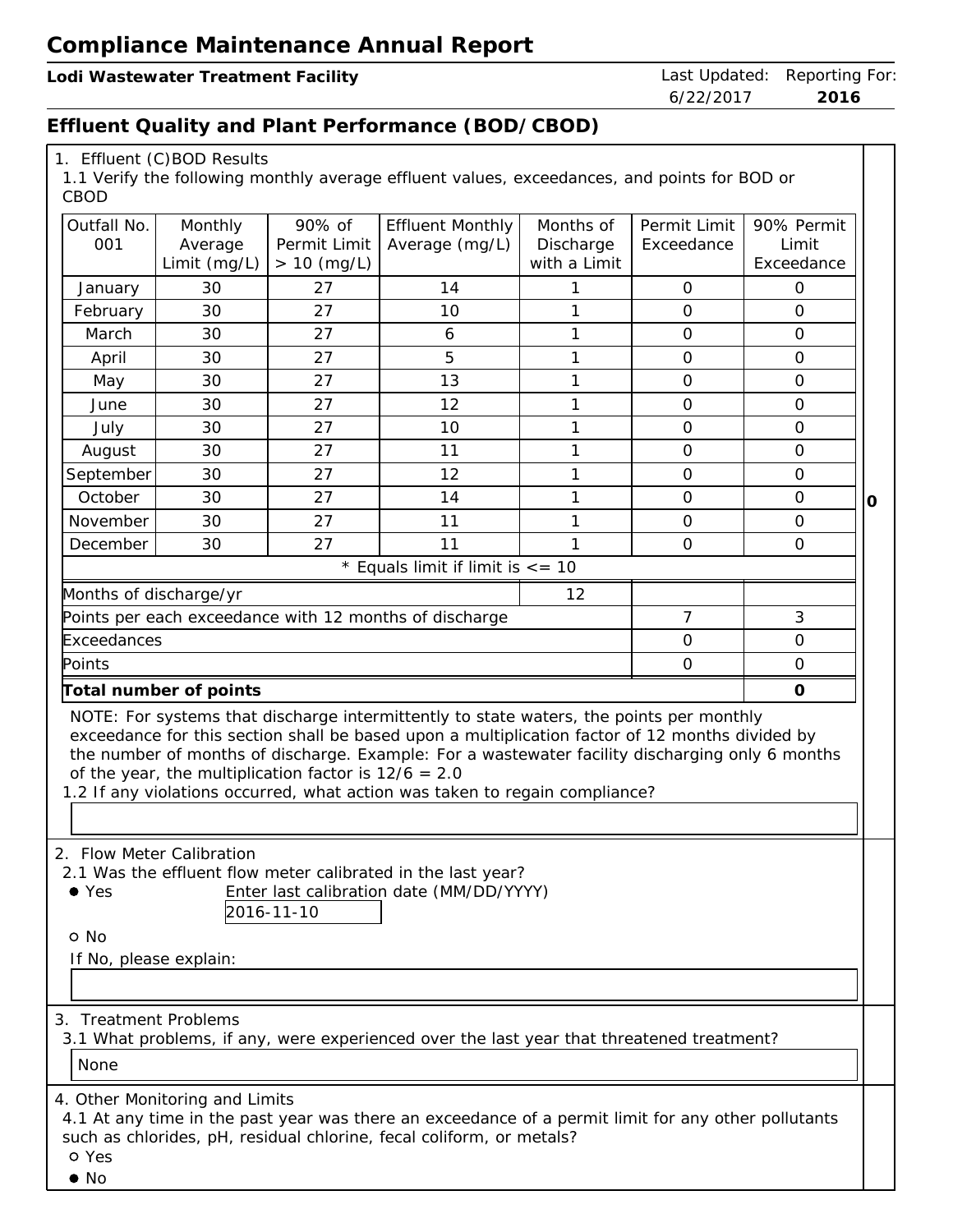#### Lodi Wastewater Treatment Facility **Last Updated: Reporting For:** Last Updated: Reporting For:

6/22/2017 **2016**

#### If Yes, please explain:

4.2 At any time in the past year was there <sup>a</sup> failure of an effluent acute or chronic whole effluent toxicity (WET) test?

Yes

 $\bullet$  No

If Yes, please explain:

4.3 If the biomonitoring (WET) test did not pass, were steps taken to identify and/or reduce source(s) of toxicity?

Yes

o No

 $\bullet$  N/A

Please explain unless not applicable:

| <b>Total Points Generated</b>        |     |  |  |  |  |
|--------------------------------------|-----|--|--|--|--|
| Score (100 - Total Points Generated) | 10C |  |  |  |  |
| <b>Section Grade</b>                 |     |  |  |  |  |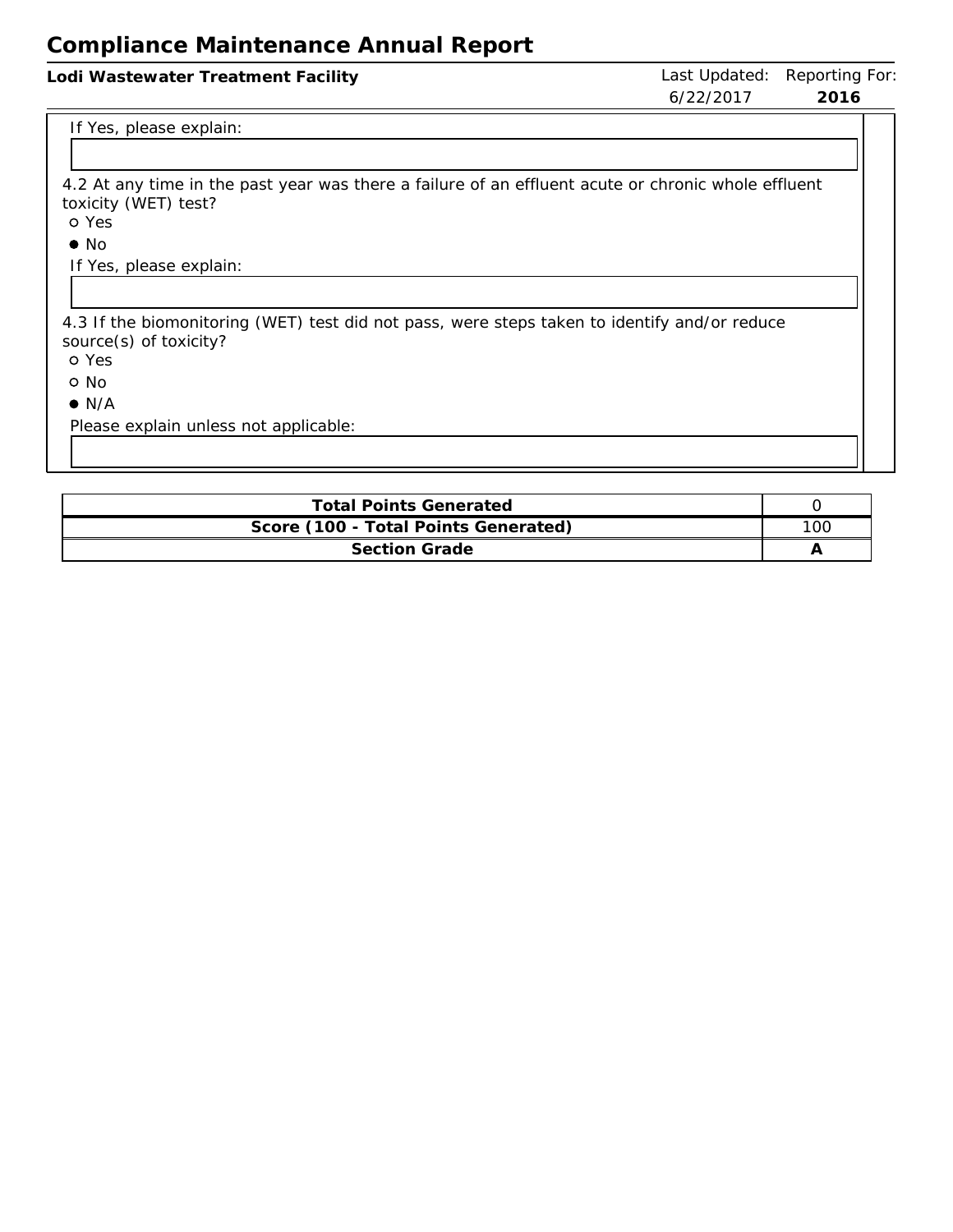# **Effluent Quality and Plant Performance (Total Suspended Solids)**

|                        | 1. Effluent Total Suspended Solids Results     |                                        | 1.1 Verify the following monthly average effluent values, exceedances, and points for TSS:                                                                                                                                                                                                                                                                                |                                        |                            |                                   |         |  |
|------------------------|------------------------------------------------|----------------------------------------|---------------------------------------------------------------------------------------------------------------------------------------------------------------------------------------------------------------------------------------------------------------------------------------------------------------------------------------------------------------------------|----------------------------------------|----------------------------|-----------------------------------|---------|--|
| Outfall No.<br>001     | Monthly<br>Average<br>Limit (mg/L)             | 90% of<br>Permit Limit<br>$>10$ (mg/L) | <b>Effluent Monthly</b><br>Average (mg/L)                                                                                                                                                                                                                                                                                                                                 | Months of<br>Discharge<br>with a Limit | Permit Limit<br>Exceedance | 90% Permit<br>Limit<br>Exceedance |         |  |
| January                | 30                                             | 27                                     | 10                                                                                                                                                                                                                                                                                                                                                                        | 1                                      | $\overline{O}$             | $\overline{O}$                    |         |  |
| February               | 30                                             | 27                                     | $\overline{7}$                                                                                                                                                                                                                                                                                                                                                            | 1                                      | $\overline{0}$             | $\overline{O}$                    |         |  |
| March                  | 30                                             | 27                                     | $\overline{4}$                                                                                                                                                                                                                                                                                                                                                            | $\mathbf{1}$                           | $\Omega$                   | $\Omega$                          |         |  |
| April                  | 30                                             | 27                                     | $\overline{3}$                                                                                                                                                                                                                                                                                                                                                            | $\mathbf{1}$                           | $\overline{0}$             | $\overline{O}$                    |         |  |
| May                    | 30                                             | 27                                     | 11                                                                                                                                                                                                                                                                                                                                                                        | $\mathbf{1}$                           | $\overline{0}$             | $\mathbf{O}$                      |         |  |
| June                   | 30                                             | 27                                     | 10                                                                                                                                                                                                                                                                                                                                                                        | $\mathbf{1}$                           | $\mathbf{O}$               | $\mathbf{O}$                      |         |  |
| July                   | 30                                             | 27                                     | 11                                                                                                                                                                                                                                                                                                                                                                        | $\mathbf{1}$                           | $\mathbf 0$                | $\overline{O}$                    |         |  |
| August                 | 30                                             | 27                                     | 14                                                                                                                                                                                                                                                                                                                                                                        | 1                                      | $\Omega$                   | $\Omega$                          |         |  |
| September              | 30                                             | 27                                     | 11                                                                                                                                                                                                                                                                                                                                                                        | $\mathbf{1}$                           | $\mathbf{O}$               | $\mathbf{O}$                      |         |  |
| October                | 30                                             | 27                                     | 13                                                                                                                                                                                                                                                                                                                                                                        | $\mathbf{1}$                           | $\mathbf{O}$               | $\mathbf{O}$                      |         |  |
| November               | 30                                             | 27                                     | 11                                                                                                                                                                                                                                                                                                                                                                        | 1                                      | $\overline{O}$             | $\Omega$                          | $\circ$ |  |
| December               | 30                                             | 27                                     | 9                                                                                                                                                                                                                                                                                                                                                                         | 1                                      | $\mathbf{O}$               | $\mathbf{O}$                      |         |  |
|                        |                                                |                                        | * Equals limit if limit is $\epsilon$ = 10                                                                                                                                                                                                                                                                                                                                |                                        |                            |                                   |         |  |
| Months of Discharge/yr |                                                |                                        |                                                                                                                                                                                                                                                                                                                                                                           | 12                                     |                            |                                   |         |  |
|                        |                                                |                                        | Points per each exceedance with 12 months of discharge:                                                                                                                                                                                                                                                                                                                   |                                        | $\overline{7}$             | 3                                 |         |  |
| Exceedances            |                                                |                                        |                                                                                                                                                                                                                                                                                                                                                                           |                                        | $\overline{O}$             | $\overline{O}$                    |         |  |
| Points                 |                                                |                                        |                                                                                                                                                                                                                                                                                                                                                                           |                                        | $\overline{0}$             | $\mathbf{O}$                      |         |  |
|                        | <b>Total Number of Points</b><br>$\mathcal{O}$ |                                        |                                                                                                                                                                                                                                                                                                                                                                           |                                        |                            |                                   |         |  |
| factor is $12/6 = 2.0$ | the number of months of discharge.             |                                        | NOTE: For systems that discharge intermittently to state waters, the points per monthly<br>exceedance for this section shall be based upon a multiplication factor of 12 months divided by<br>Example: For a wastewater facility discharging only 6 months of the year, the multiplication<br>1.2 If any violations occurred, what action was taken to regain compliance? |                                        |                            |                                   |         |  |

| <b>Total Points Generated</b>        |     |  |  |  |  |
|--------------------------------------|-----|--|--|--|--|
| Score (100 - Total Points Generated) | 10C |  |  |  |  |
| Section Grade                        |     |  |  |  |  |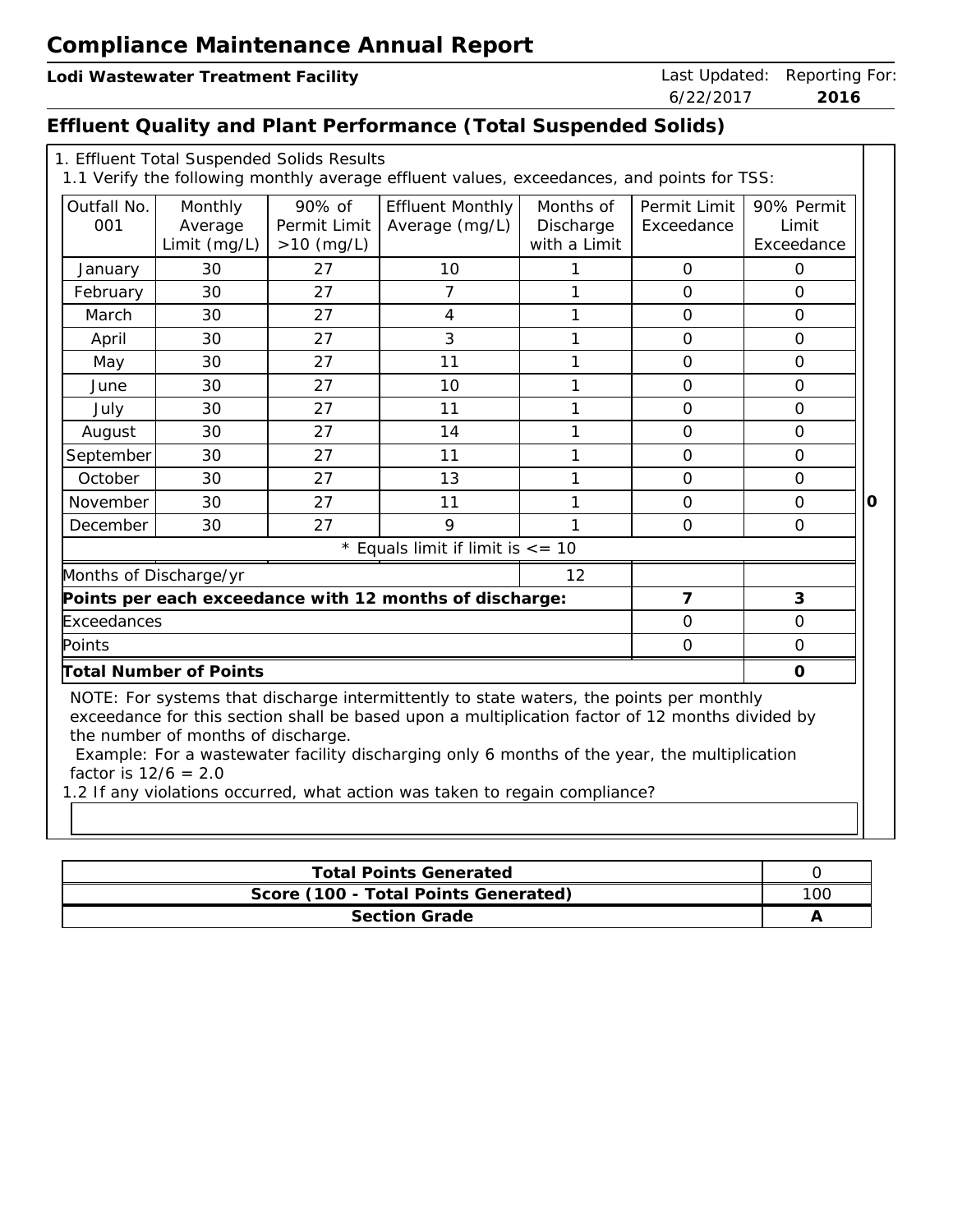Lodi Wastewater Treatment Facility **Last Updated: Reporting For:** Last Updated: Reporting For:

6/22/2017 **2016**

## **Effluent Quality and Plant Performance (Ammonia - NH3)**

| 1. Effluent Ammonia Results |  |  |
|-----------------------------|--|--|
|-----------------------------|--|--|

1.1 Verify the following monthly and weekly average effluent values, exceedances and points for ammonia

| Outfall No.<br>001                                                                                                                                                                                                                                                                                                                                                                                     | Monthly<br>Average<br>NH <sub>3</sub> | Weekly<br>Average<br>NH <sub>3</sub> | Effluent<br>Monthly<br>Average | Monthly<br>Permit<br>Limit | Effluent<br>Weekly<br>Average | Effluent<br>Weekly<br>Average | Effluent<br>Weekly<br>Average | Effluent<br>Weekly<br>Average            | Weekly<br>Permit<br>Limit |
|--------------------------------------------------------------------------------------------------------------------------------------------------------------------------------------------------------------------------------------------------------------------------------------------------------------------------------------------------------------------------------------------------------|---------------------------------------|--------------------------------------|--------------------------------|----------------------------|-------------------------------|-------------------------------|-------------------------------|------------------------------------------|---------------------------|
|                                                                                                                                                                                                                                                                                                                                                                                                        | Limit<br>(mg/L)                       | Limit<br>(mg/L)                      | NH <sub>3</sub><br>(mg/L)      | Exceed<br>ance             |                               | 2                             | 3                             | for Week for Week for Week for Week<br>4 | Exceed<br>ance            |
| January                                                                                                                                                                                                                                                                                                                                                                                                |                                       |                                      |                                |                            |                               |                               |                               |                                          |                           |
| February                                                                                                                                                                                                                                                                                                                                                                                               |                                       |                                      |                                |                            |                               |                               |                               |                                          |                           |
| March                                                                                                                                                                                                                                                                                                                                                                                                  |                                       |                                      |                                |                            |                               |                               |                               |                                          |                           |
| April                                                                                                                                                                                                                                                                                                                                                                                                  |                                       |                                      |                                |                            |                               |                               |                               |                                          |                           |
| May                                                                                                                                                                                                                                                                                                                                                                                                    | 5.2                                   |                                      | 072307692                      | $\mathbf{O}$               |                               |                               |                               |                                          |                           |
| June                                                                                                                                                                                                                                                                                                                                                                                                   | 5.2                                   |                                      | 212857143                      | $\overline{O}$             |                               |                               |                               |                                          |                           |
| July                                                                                                                                                                                                                                                                                                                                                                                                   | 5.2                                   |                                      | 166666667                      | $\overline{O}$             |                               |                               |                               |                                          |                           |
| August                                                                                                                                                                                                                                                                                                                                                                                                 | 5.2                                   |                                      | 172666667                      | $\overline{O}$             |                               |                               |                               |                                          |                           |
| September                                                                                                                                                                                                                                                                                                                                                                                              | 5.2                                   |                                      | 315833383                      | $\overline{O}$             |                               |                               |                               |                                          |                           |
| October                                                                                                                                                                                                                                                                                                                                                                                                |                                       |                                      |                                |                            |                               |                               |                               |                                          |                           |
| November                                                                                                                                                                                                                                                                                                                                                                                               |                                       |                                      |                                |                            |                               |                               |                               |                                          |                           |
| December                                                                                                                                                                                                                                                                                                                                                                                               |                                       |                                      |                                |                            |                               |                               |                               |                                          |                           |
| Points per each exceedance of Monthly average:                                                                                                                                                                                                                                                                                                                                                         |                                       |                                      |                                |                            |                               |                               |                               |                                          | 10                        |
| Exceedances, Monthly:                                                                                                                                                                                                                                                                                                                                                                                  |                                       |                                      |                                |                            |                               |                               |                               |                                          | $\Omega$                  |
| Points:                                                                                                                                                                                                                                                                                                                                                                                                |                                       |                                      |                                |                            |                               |                               |                               |                                          | $\overline{O}$            |
| Points per each exceedance of weekly average (when there is no monthly averge):                                                                                                                                                                                                                                                                                                                        |                                       |                                      |                                |                            |                               |                               |                               |                                          | 2.5                       |
| Exceedances, Weekly:                                                                                                                                                                                                                                                                                                                                                                                   |                                       |                                      |                                |                            |                               |                               |                               |                                          | 0                         |
| Points:                                                                                                                                                                                                                                                                                                                                                                                                |                                       |                                      |                                |                            |                               |                               |                               |                                          | $\Omega$                  |
| <b>Total Number of Points</b>                                                                                                                                                                                                                                                                                                                                                                          |                                       |                                      |                                |                            |                               |                               |                               |                                          | $\circ$                   |
| NOTE: Limit exceedances are considered for mothly OR weekly averages but not both. When a<br>monthly average limit exists it will be used to determine exceedances and generate points. This<br>will be true even if a weekly limit also exists. When a weekly average limit exists and a monthly<br>limit does not exist, the weekly limit will be used to determine exceedances and generate points. |                                       |                                      |                                |                            |                               |                               |                               |                                          |                           |

1.2 If any violations occurred, what action was taken to regain compliance?

| <b>Total Points Generated</b>        |     |  |  |  |  |
|--------------------------------------|-----|--|--|--|--|
| Score (100 - Total Points Generated) | 100 |  |  |  |  |
| <b>Section Grade</b>                 |     |  |  |  |  |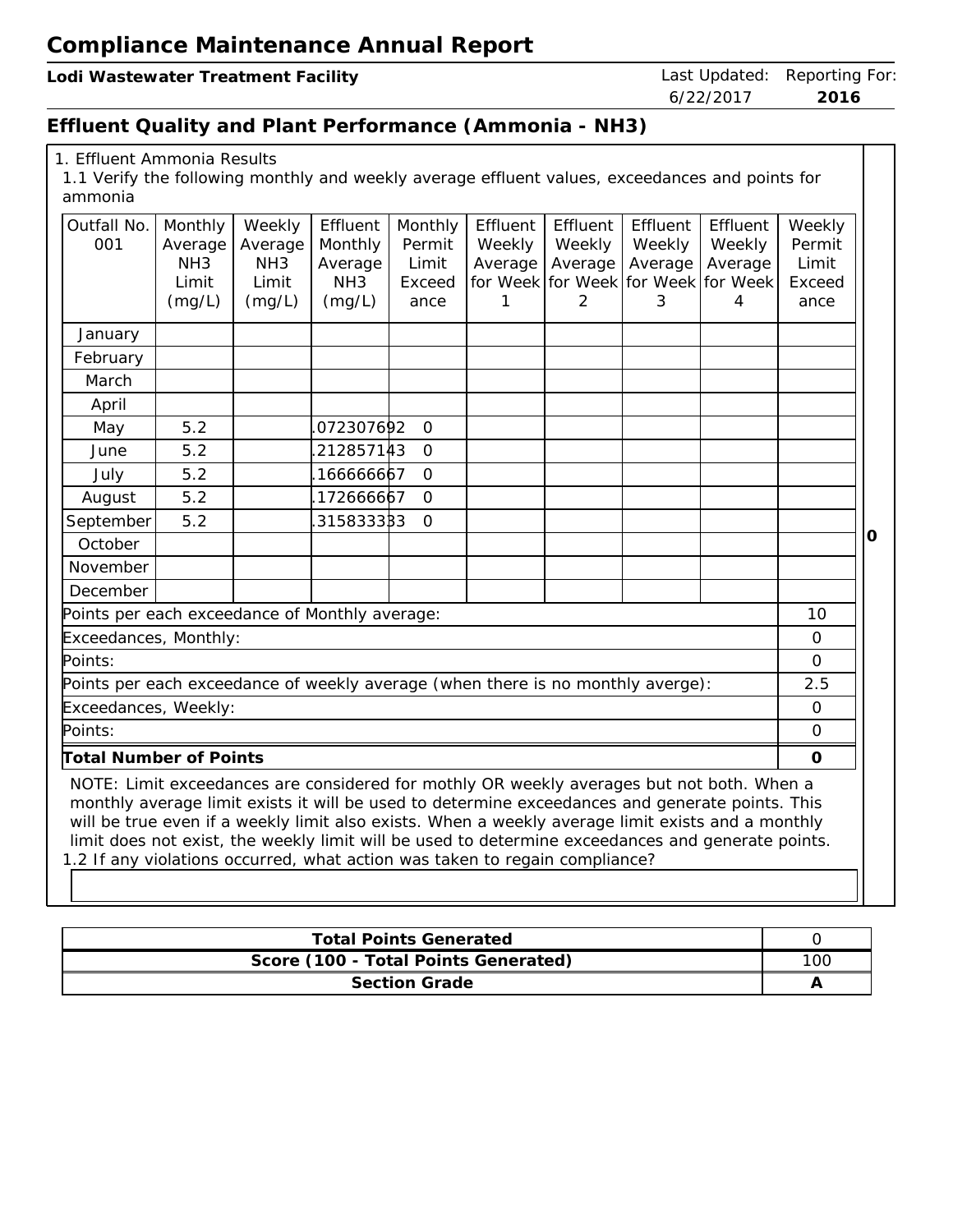**Lodi Wastewater Treatment Facility** Last Updated: Reporting For:

## **Effluent Quality and Plant Performance (Phosphorus)**

| 1. Effluent Phosphorus Results |  |
|--------------------------------|--|
|--------------------------------|--|

| Outfall No. 001                                                                                                                                                                                                                                                                                                                                                   | Monthly Average  | <b>Effluent Monthly</b>                                 | Months of        | Permit Limit   |  |  |  |  |
|-------------------------------------------------------------------------------------------------------------------------------------------------------------------------------------------------------------------------------------------------------------------------------------------------------------------------------------------------------------------|------------------|---------------------------------------------------------|------------------|----------------|--|--|--|--|
|                                                                                                                                                                                                                                                                                                                                                                   | phosphorus Limit | Average phosphorus                                      | Discharge with a | Exceedance     |  |  |  |  |
|                                                                                                                                                                                                                                                                                                                                                                   | (mg/L)           | (mg/L)                                                  | Limit            |                |  |  |  |  |
| January                                                                                                                                                                                                                                                                                                                                                           |                  | 0.5                                                     |                  | $\mathcal{O}$  |  |  |  |  |
| February                                                                                                                                                                                                                                                                                                                                                          |                  | 0.5                                                     |                  | $\Omega$       |  |  |  |  |
| March                                                                                                                                                                                                                                                                                                                                                             |                  | 0.4                                                     |                  | $\mathcal{O}$  |  |  |  |  |
| April                                                                                                                                                                                                                                                                                                                                                             |                  | 0.5                                                     |                  | $\Omega$       |  |  |  |  |
| May                                                                                                                                                                                                                                                                                                                                                               |                  | 0.7                                                     |                  | $\Omega$       |  |  |  |  |
| June                                                                                                                                                                                                                                                                                                                                                              |                  | 0.5                                                     |                  | $\overline{O}$ |  |  |  |  |
| July                                                                                                                                                                                                                                                                                                                                                              |                  | 0.5                                                     |                  | $\mathcal{O}$  |  |  |  |  |
| August                                                                                                                                                                                                                                                                                                                                                            |                  | 0.6                                                     |                  | $\Omega$       |  |  |  |  |
| September                                                                                                                                                                                                                                                                                                                                                         |                  | 0.6                                                     |                  | $\Omega$       |  |  |  |  |
| October                                                                                                                                                                                                                                                                                                                                                           |                  | 0.7                                                     |                  | $\Omega$       |  |  |  |  |
| November                                                                                                                                                                                                                                                                                                                                                          |                  | 0.6                                                     |                  | $\Omega$       |  |  |  |  |
| December                                                                                                                                                                                                                                                                                                                                                          |                  | 0.5                                                     |                  | $\mathcal{O}$  |  |  |  |  |
| Months of Discharge/yr                                                                                                                                                                                                                                                                                                                                            |                  |                                                         | 12               |                |  |  |  |  |
|                                                                                                                                                                                                                                                                                                                                                                   |                  | Points per each exceedance with 12 months of discharge: |                  | 10             |  |  |  |  |
| Exceedances                                                                                                                                                                                                                                                                                                                                                       |                  |                                                         |                  | $\Omega$       |  |  |  |  |
| <b>Total Number of Points</b>                                                                                                                                                                                                                                                                                                                                     |                  |                                                         |                  | $\Omega$       |  |  |  |  |
| NOTE: For systems that discharge intermittently to waters of the state, the points per monthly<br>exceedance for this section shall be based upon a multiplication factor of 12 months divided by<br>the number of months of discharge.<br>Example: For a wastewater facility discharging only 6 months of the year, the multiplication factor<br>is $12/6 = 2.0$ |                  |                                                         |                  |                |  |  |  |  |

1.2 If any violations occurred, what action was taken to regain compliance?

| <b>Total Points Generated</b>        |     |  |  |  |  |
|--------------------------------------|-----|--|--|--|--|
| Score (100 - Total Points Generated) | 10C |  |  |  |  |
| Section Grade                        |     |  |  |  |  |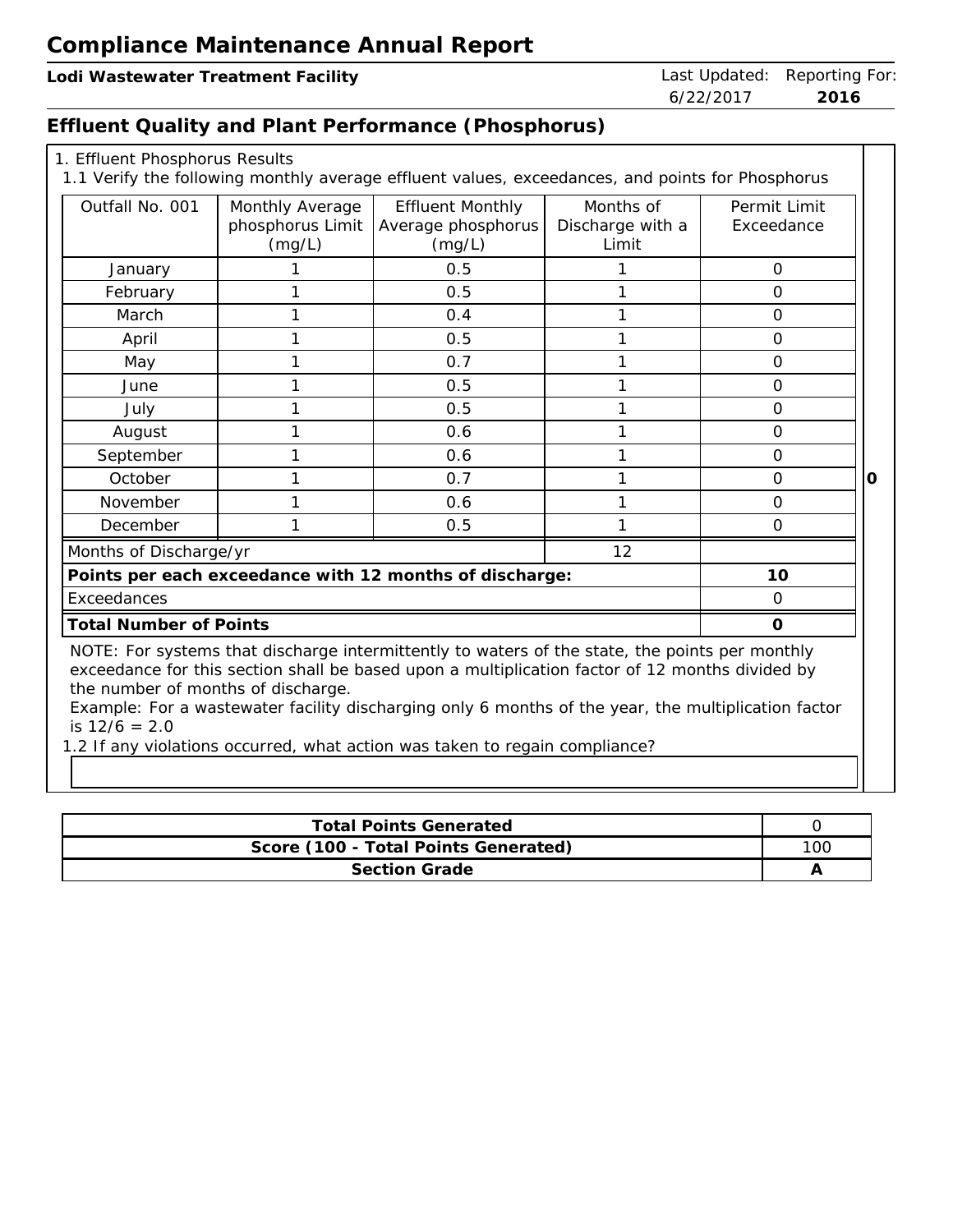| Lodi Wastewater Treatment Facility                                                                                                                                                                                                                                                                                                                                                                                                                                                                                                                                                                    | Last Updated:<br>6/22/2017 |              |                                                                             | Reporting For:<br>2016                  |  |
|-------------------------------------------------------------------------------------------------------------------------------------------------------------------------------------------------------------------------------------------------------------------------------------------------------------------------------------------------------------------------------------------------------------------------------------------------------------------------------------------------------------------------------------------------------------------------------------------------------|----------------------------|--------------|-----------------------------------------------------------------------------|-----------------------------------------|--|
| <b>Biosolids Quality and Management</b>                                                                                                                                                                                                                                                                                                                                                                                                                                                                                                                                                               |                            |              |                                                                             |                                         |  |
| 1. Biosolids Use/Disposal<br>1.1 How did you use or dispose of your biosolids? (Check all that apply)<br>$\boxtimes$ Land applied under your permit<br>□ Publicly Distributed Exceptional Quality Biosolids<br>$\Box$ Hauled to another permitted facility<br>$\Box$ Landfilled<br>$\Box$ Incinerated<br>$\Box$ Other<br>NOTE: If you did not remove biosolids from your system, please describe your system type such<br>as lagoons, reed beds, recirculating sand filters, etc.<br>1.1.1 If you checked Other, please describe:                                                                     |                            |              |                                                                             |                                         |  |
| 2. Land Application Site<br>2.1 Last Year's Approved and Active Land Application Sites<br>2.1.1 How many acres did you have?<br>1522 acres<br>2.1.2 How many acres did you use?<br>22<br>acres<br>2.2 If you did not have enough acres for your land application needs, what action was taken?<br>2.3 Did you overapply nitrogen on any of your approved land application sites you used last year?<br>O Yes (30 points)<br>$\bullet$ No<br>2.4 Have all the sites you used last year for land application been soil tested in the previous 4<br>years?<br>$\bullet$ Yes<br>O No (10 points)<br>o N/A |                            |              |                                                                             | 0                                       |  |
| 3. Biosolids Metals<br>Number of biosolids outfalls in your WPDES permit:<br>3.1 For each outfall tested, verify the biosolids metal quality values for your facility during the last<br>calendar year.<br>Outfall No. 002 - SLUDGE<br>80%<br>Ceiling<br>H.Q.<br>Parameter<br>Jan<br>Feb<br>Mar<br>May<br>Jun<br>Jul<br>Sep<br>Oct<br>Apr<br>Aug<br>Limit<br>Οf<br>Limit<br>Limit<br>75<br>< 5.2<br>Arsenic<br>41<br>39<br>85<br>.65<br>Cadmium<br>1500<br>4300<br>319<br>Copper<br>300<br>840<br>22.6<br>Lead<br>17<br>Mercury<br>57<br>1.1                                                          | Nov<br>Dec                 | 80%<br>Value | High<br><b>Quality</b><br>0<br>$\Omega$<br>$\Omega$<br>$\Omega$<br>$\Omega$ | Ceiling<br>0<br>$\Omega$<br>0<br>0<br>0 |  |
| Molybdenum<br>75<br>30.4<br>60<br>41.1<br>Nickel<br>336<br>420<br>100<br>13.7<br>Selenium<br>80<br>708<br>7500<br>Zinc<br>2800<br>3.1.1 Number of times any of the metals exceeded the high quality limits OR 80% of the limit for<br>molybdenum, nickel, or selenium $= 0$                                                                                                                                                                                                                                                                                                                           |                            | 0<br>0<br>0  | 0                                                                           | 0<br>0<br>0<br>$\Omega$                 |  |

Exceedence Points

 $\bullet$  0 (0 Points)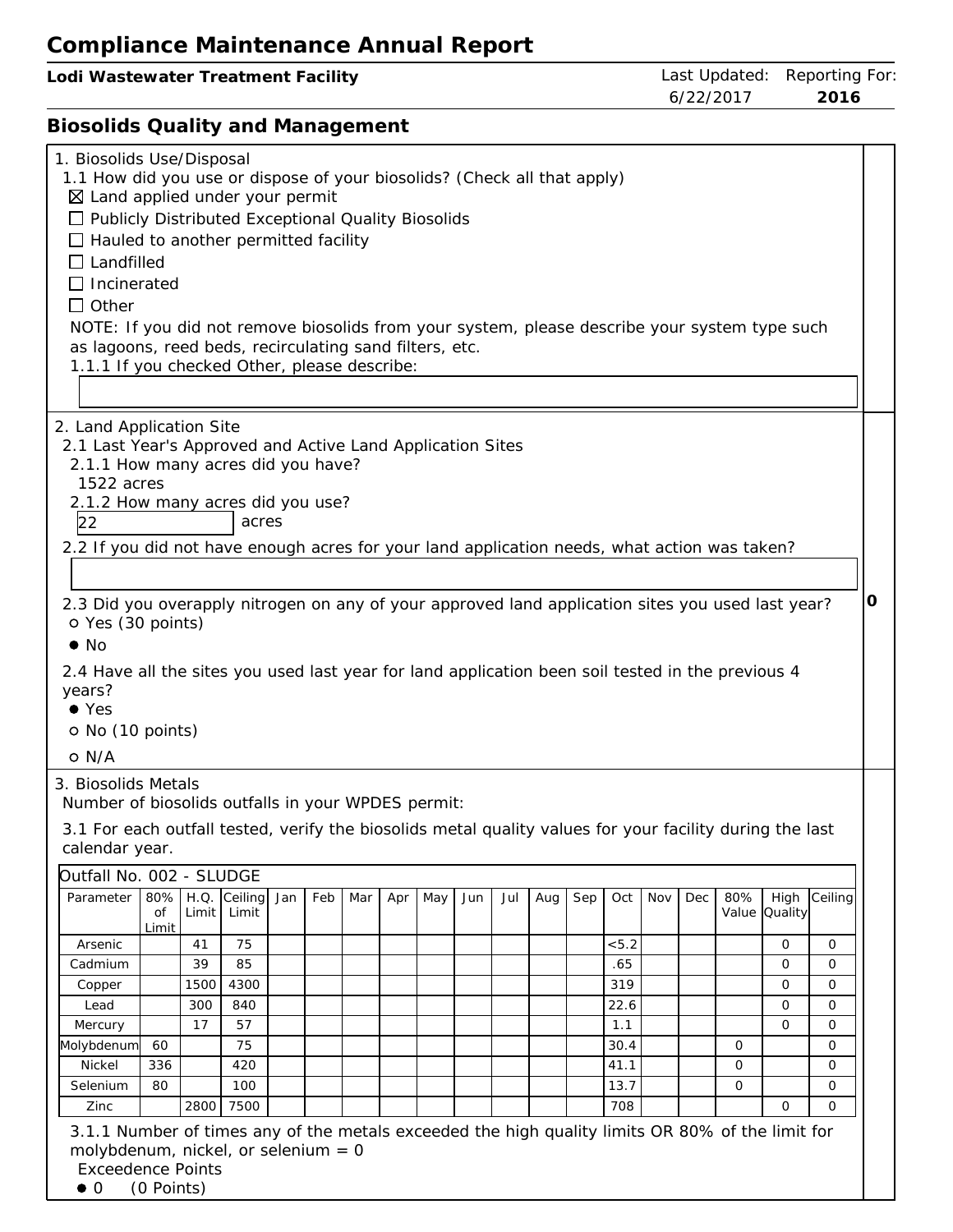| Lodi Wastewater Treatment Facility |           | Last Updated: Reporting For: |
|------------------------------------|-----------|------------------------------|
|                                    | 6/22/2017 | -2016                        |

| o 1-2 (10 Points)                                                                                                                                |                                                                                                                                                                                                      |   |  |  |  |  |
|--------------------------------------------------------------------------------------------------------------------------------------------------|------------------------------------------------------------------------------------------------------------------------------------------------------------------------------------------------------|---|--|--|--|--|
| $0 > 2$ (15 Points)                                                                                                                              |                                                                                                                                                                                                      |   |  |  |  |  |
| 3.1.2 If you exceeded the high quality limits, did you cumulatively track the metals loading at                                                  |                                                                                                                                                                                                      |   |  |  |  |  |
| each land application site? (check applicable box)                                                                                               |                                                                                                                                                                                                      |   |  |  |  |  |
| o Yes<br>O No (10 points)                                                                                                                        |                                                                                                                                                                                                      |   |  |  |  |  |
|                                                                                                                                                  |                                                                                                                                                                                                      |   |  |  |  |  |
| • N/A - Did not exceed limits or no HQ limit applies (0 points)                                                                                  |                                                                                                                                                                                                      |   |  |  |  |  |
| o N/A - Did not land apply biosolids until limit was met (0 points)<br>3.1.3 Number of times any of the metals exceeded the ceiling limits $= 0$ |                                                                                                                                                                                                      |   |  |  |  |  |
| <b>Exceedence Points</b>                                                                                                                         |                                                                                                                                                                                                      |   |  |  |  |  |
| (0 Points)<br>$\bullet$ 0                                                                                                                        |                                                                                                                                                                                                      | O |  |  |  |  |
| (10 Points)<br>$\circ$ 1                                                                                                                         |                                                                                                                                                                                                      |   |  |  |  |  |
| $0 > 1$ (15 Points)                                                                                                                              |                                                                                                                                                                                                      |   |  |  |  |  |
| 3.1.4 Were biosolids land applied which exceeded the ceiling limit?                                                                              |                                                                                                                                                                                                      |   |  |  |  |  |
| O Yes (20 Points)                                                                                                                                |                                                                                                                                                                                                      |   |  |  |  |  |
| • No (0 Points)                                                                                                                                  | 3.1.5 If any metal limit (high quality or ceiling) was exceeded at any time, what action was taken?                                                                                                  |   |  |  |  |  |
| Has the source of the metals been identified?                                                                                                    |                                                                                                                                                                                                      |   |  |  |  |  |
|                                                                                                                                                  |                                                                                                                                                                                                      |   |  |  |  |  |
|                                                                                                                                                  |                                                                                                                                                                                                      |   |  |  |  |  |
| 4. Pathogen Control (per outfall):                                                                                                               |                                                                                                                                                                                                      |   |  |  |  |  |
| under the Options header in the left-side menu.                                                                                                  | 4.1 Verify the following information. If any information is incorrect, use the Report Issue button                                                                                                   |   |  |  |  |  |
| Outfall Number:                                                                                                                                  | 002                                                                                                                                                                                                  |   |  |  |  |  |
| Biosolids Class:                                                                                                                                 | B                                                                                                                                                                                                    |   |  |  |  |  |
| Bacteria Type and Limit:                                                                                                                         |                                                                                                                                                                                                      |   |  |  |  |  |
| Sample Dates:                                                                                                                                    | 01/01/2016 - 12/31/2016                                                                                                                                                                              |   |  |  |  |  |
| Density:                                                                                                                                         | 0                                                                                                                                                                                                    |   |  |  |  |  |
| Sample Concentration Amount:                                                                                                                     |                                                                                                                                                                                                      |   |  |  |  |  |
| Requirement Met:                                                                                                                                 | Yes                                                                                                                                                                                                  |   |  |  |  |  |
| Land Applied:                                                                                                                                    | Yes                                                                                                                                                                                                  | O |  |  |  |  |
| Process:                                                                                                                                         | Aerobic Digestion                                                                                                                                                                                    |   |  |  |  |  |
| Process Description:                                                                                                                             | Digester Maintained at 96 degrees F.                                                                                                                                                                 |   |  |  |  |  |
|                                                                                                                                                  |                                                                                                                                                                                                      |   |  |  |  |  |
|                                                                                                                                                  | 4.2 If exceeded Class B limit or did not meet the process criteria at the time of land application.<br>4.2.1 Was the limit exceeded or the process criteria not met at the time of land application? |   |  |  |  |  |
| O Yes (40 Points)                                                                                                                                |                                                                                                                                                                                                      |   |  |  |  |  |
| $\bullet$ No                                                                                                                                     |                                                                                                                                                                                                      |   |  |  |  |  |
| If yes, what action was taken?                                                                                                                   |                                                                                                                                                                                                      |   |  |  |  |  |
|                                                                                                                                                  |                                                                                                                                                                                                      |   |  |  |  |  |
|                                                                                                                                                  |                                                                                                                                                                                                      |   |  |  |  |  |

5. Vector Attraction Reduction (per outfall):

5.1 Verify the following information. If any of the information is incorrect, use the Report Issue button under the Options header in the left-side menu.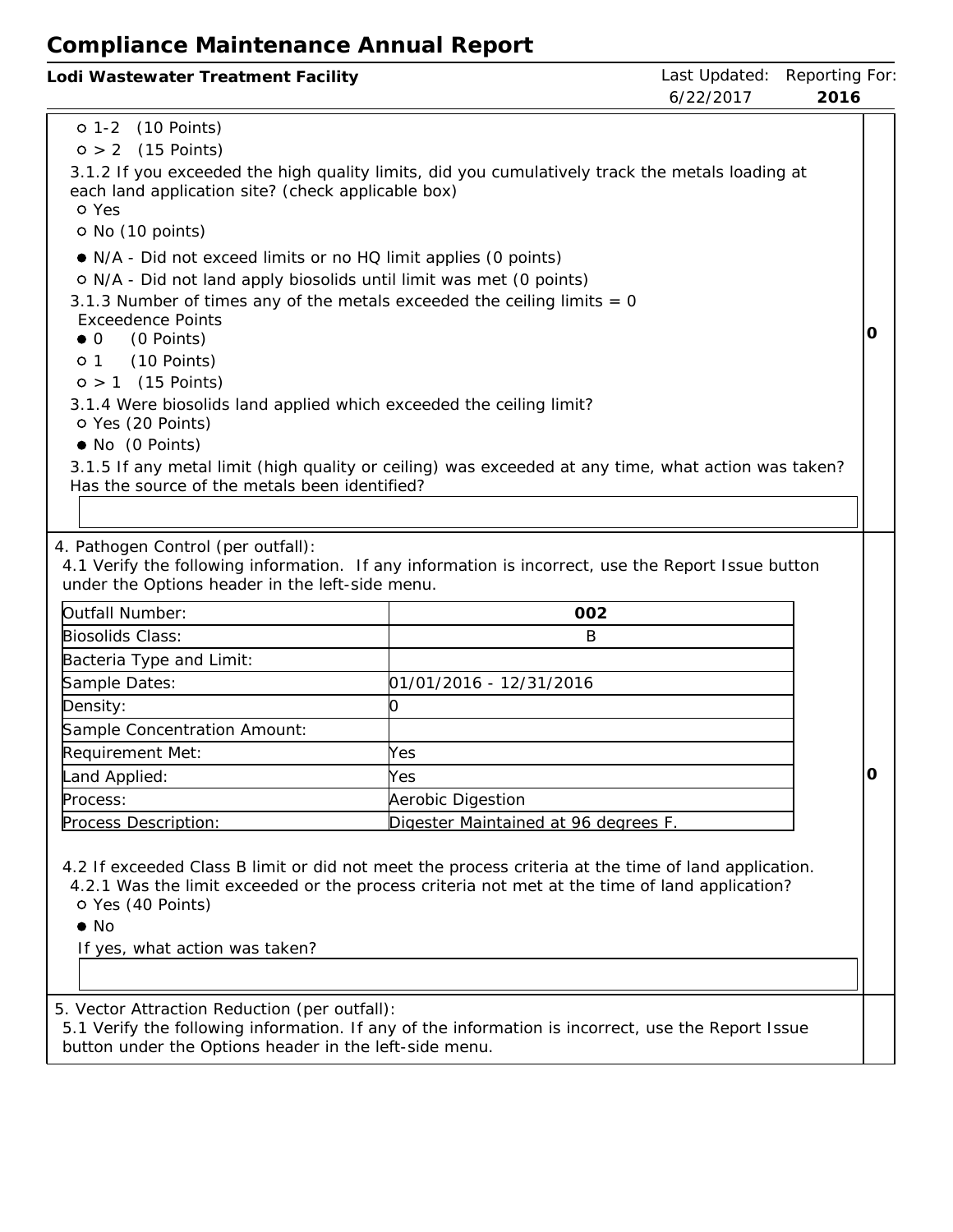| Lodi Wastewater Treatment Facility                                                                                                                                                                                                                                          | Last Updated: Reporting For<br>6/22/2017                                                      | 2016 |   |
|-----------------------------------------------------------------------------------------------------------------------------------------------------------------------------------------------------------------------------------------------------------------------------|-----------------------------------------------------------------------------------------------|------|---|
|                                                                                                                                                                                                                                                                             |                                                                                               |      |   |
| Outfall Number:                                                                                                                                                                                                                                                             | 002                                                                                           |      |   |
| Method Date:                                                                                                                                                                                                                                                                | 11/09/2016                                                                                    |      |   |
| Option Used To Satisfy Requirement:                                                                                                                                                                                                                                         | <b>Volatile Solids Reduction</b>                                                              |      |   |
| Requirement Met:                                                                                                                                                                                                                                                            | Yes                                                                                           |      |   |
| Land Applied:                                                                                                                                                                                                                                                               | Yes                                                                                           |      |   |
| Limit (if applicable):                                                                                                                                                                                                                                                      | $>=38$                                                                                        |      |   |
| Results (if applicable):                                                                                                                                                                                                                                                    | 56.30                                                                                         |      | O |
| o Yes (40 Points)<br>$\bullet$ No<br>If yes, what action was taken?<br>6. Biosolids Storage                                                                                                                                                                                 | 5.2 Was the limit exceeded or the process criteria not met at the time of land application?   |      |   |
| facility have either on-site or off-site?<br>$\bullet$ >= 180 days (0 Points)<br>o 150 - 179 days (10 Points)<br>o 120 - 149 days (20 Points)<br>o 90 - 119 days (30 Points)<br>$0 < 90$ days (40 Points)<br>O N/A (0 Points)<br>6.2 If you checked N/A above, explain why. | 6.1 How many days of actual, current biosolids storage capacity did your wastewater treatment |      | Ο |
| 7. Issues<br>None                                                                                                                                                                                                                                                           | 7.1 Describe any outstanding biosolids issues with treatment, use or overall management:      |      |   |

| <b>Total Points Generated</b>        |     |
|--------------------------------------|-----|
| Score (100 - Total Points Generated) | 100 |
| <b>Section Grade</b>                 |     |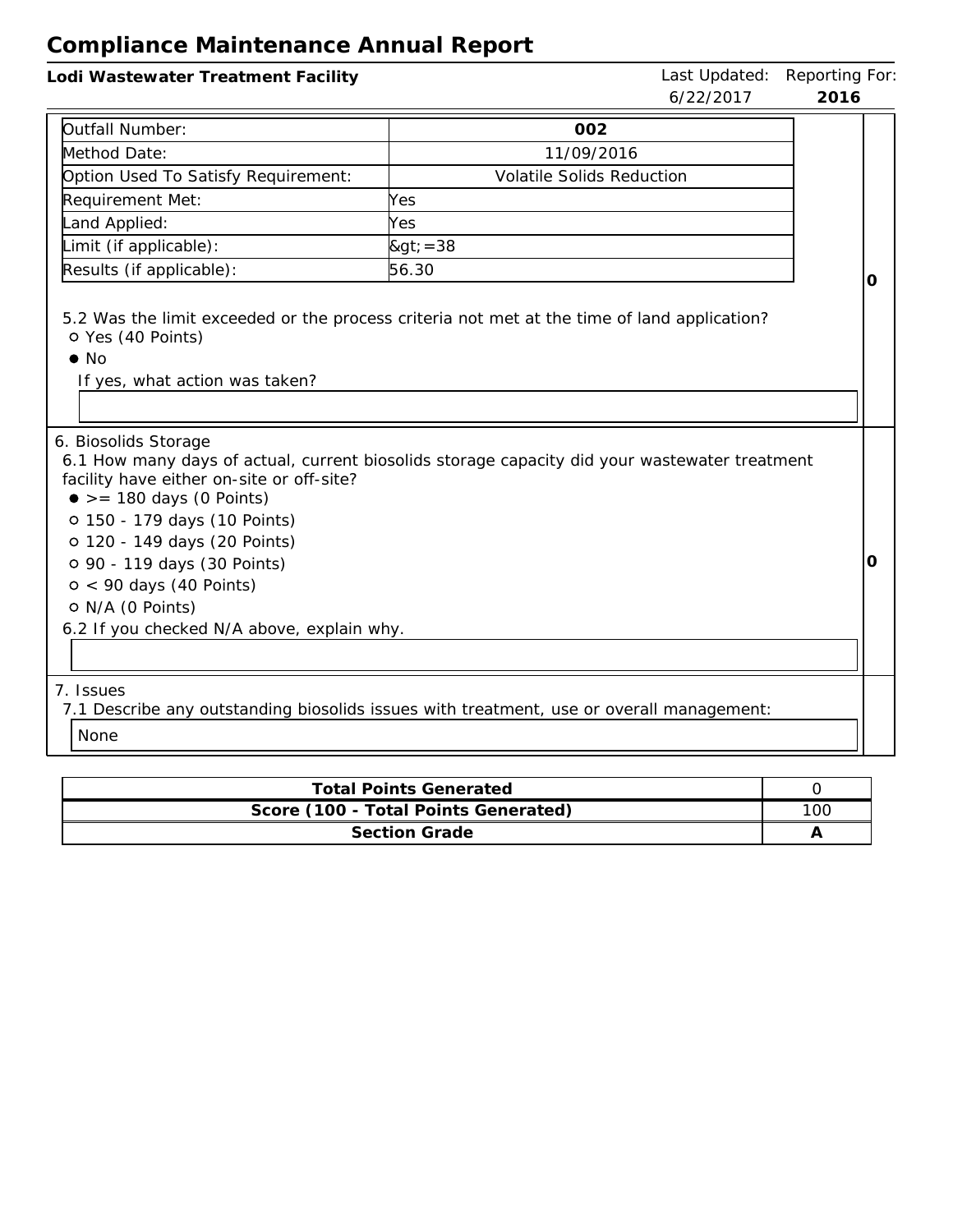| Lodi Wastewater Treatment Facility                                                                                                                                  |           | Last Updated: Reporting For |
|---------------------------------------------------------------------------------------------------------------------------------------------------------------------|-----------|-----------------------------|
|                                                                                                                                                                     | 6/22/2017 | 2016                        |
| Staffing and Preventative Maintenance (All Treatment Plants)                                                                                                        |           |                             |
| 1. Plant Staffing<br>1.1 Was your wastewater treatment plant adequately staffed last year?<br>$\bullet$ Yes                                                         |           |                             |
| o No                                                                                                                                                                |           |                             |
| If No, please explain:                                                                                                                                              |           |                             |
|                                                                                                                                                                     |           |                             |
| Could use more help/staff for:                                                                                                                                      |           |                             |
|                                                                                                                                                                     |           |                             |
|                                                                                                                                                                     |           |                             |
| 1.2 Did your wastewater staff have adequate time to properly operate and maintain the plant and<br>fulfill all wastewater management tasks including recordkeeping? |           |                             |
| $\bullet$ Yes                                                                                                                                                       |           |                             |
| o No                                                                                                                                                                |           |                             |
| If No, please explain:                                                                                                                                              |           |                             |
|                                                                                                                                                                     |           |                             |
| 2. Preventative Maintenance                                                                                                                                         |           |                             |
| 2.1 Did your plant have a documented AND implemented plan for preventative maintenance on                                                                           |           |                             |
| major equipment items?<br>● Yes (Continue with question 2)                                                                                                          |           |                             |
| O No (40 points)                                                                                                                                                    |           |                             |
|                                                                                                                                                                     |           |                             |
| If No, please explain, then go to question 3:                                                                                                                       |           |                             |
|                                                                                                                                                                     |           |                             |
| 2.2 Did this preventative maintenance program depict frequency of intervals, types of lubrication,                                                                  |           |                             |
| and other tasks necessary for each piece of equipment?<br>$\bullet$ Yes                                                                                             |           | O                           |
| O No (10 points)                                                                                                                                                    |           |                             |
|                                                                                                                                                                     |           |                             |

2.3 Were these preventative maintenance tasks, as well as major equipment repairs, recorded and filed so future maintenance problems can be assessed properly?

Yes

- o Paper file system
- o Computer system
- Both paper and computer system

o No (10 points)

3. O&M Manual

3.1 Does your plant have <sup>a</sup> detailed O&M and Manufacturer Equipment Manuals that can be used as a reference when needed?

Yes

o No

4. Overall Maintenance /Repairs

4.1 Rate the overall maintenance of your wastewater plant.

o Excellent

- Very good
- Good

o Fair

o Poor

Describe your rating: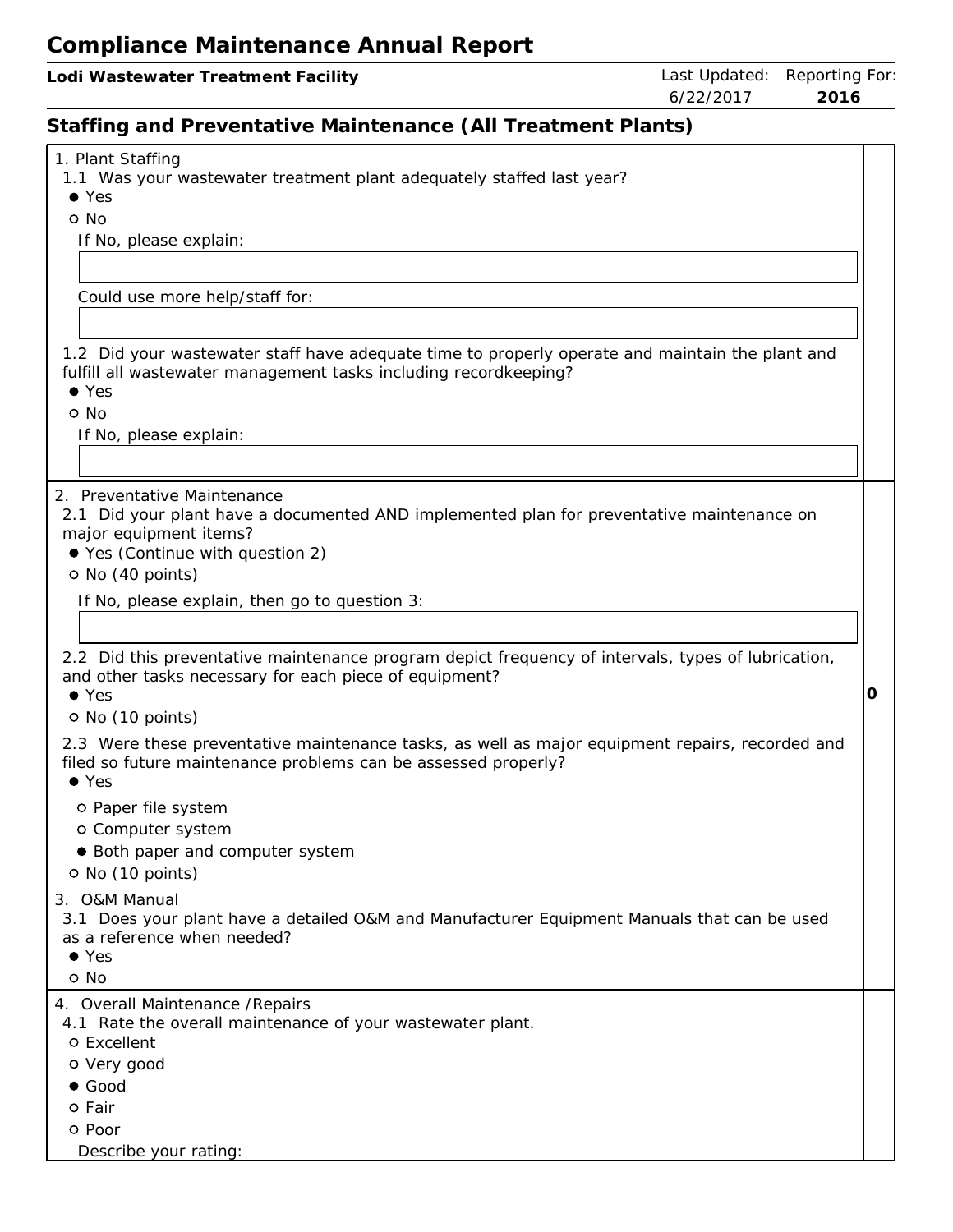Lodi Wastewater Treatment Facility **Last Updated: Reporting For:** Last Updated: Reporting For:

Aging equipment for wastewater processes requires more maintenance. Upgrades to process equipment is being done.

| <b>Total Points Generated</b>        |     |  |  |  |  |
|--------------------------------------|-----|--|--|--|--|
| Score (100 - Total Points Generated) | 10C |  |  |  |  |
| Section Grade                        |     |  |  |  |  |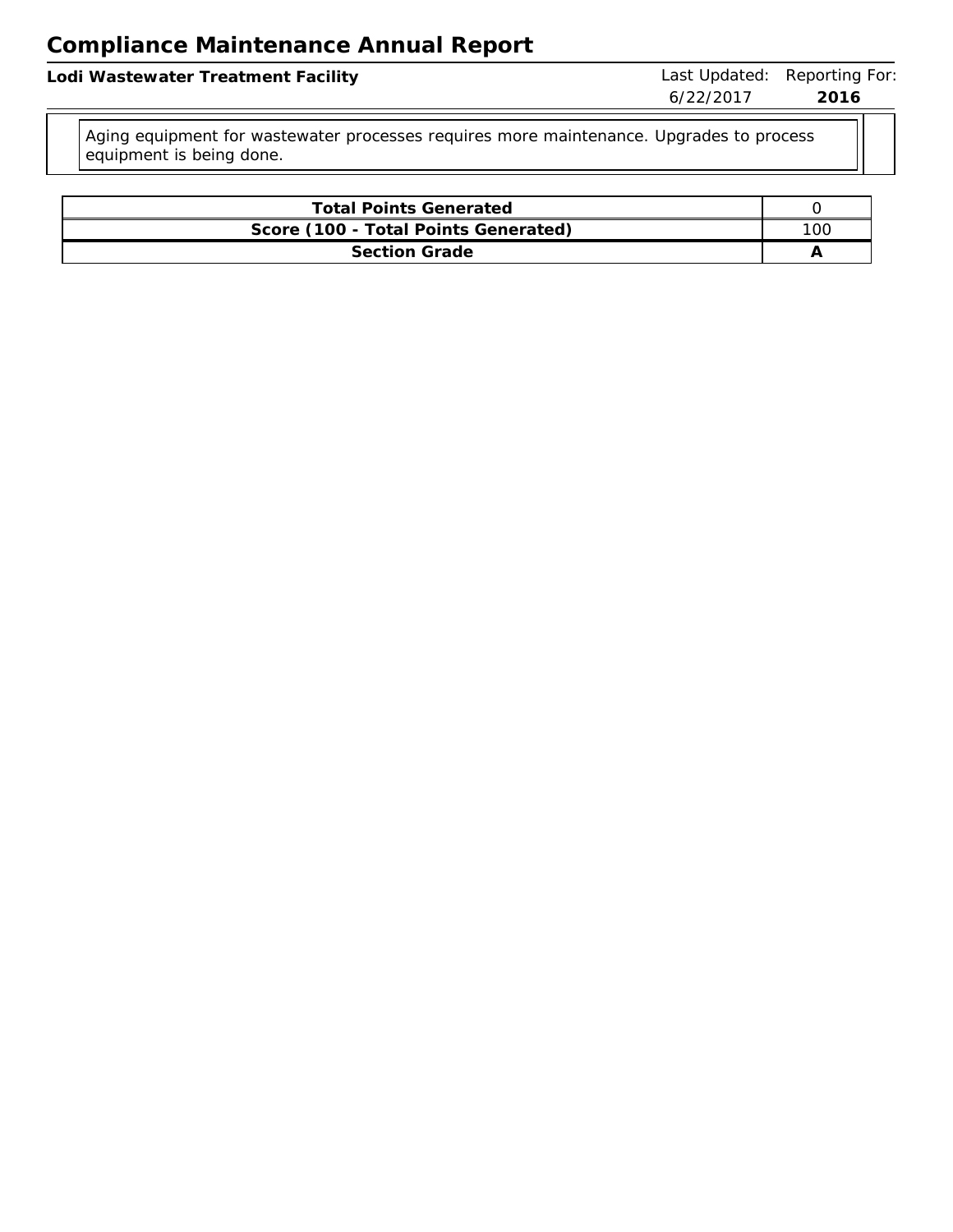| Lodi Wastewater Treatment Facility   |           | Last Updated: Reporting For: |
|--------------------------------------|-----------|------------------------------|
|                                      | 6/22/2017 | 2016                         |
| Operator Certification and Education |           |                              |
| 1. Operator-In-Charge                |           |                              |

**0**

|  |  |  | 1.1 Did you have a designated operator-in-charge during the report year? |  |  |  |  |
|--|--|--|--------------------------------------------------------------------------|--|--|--|--|

- Yes (0 points)
- No (20 points)

Name:

DANIEL G MARKART

24630

Certification No:

2. Certification Requirements 2.1 In accordance with Chapter NR 114.56 and 114.57, Wisconsin Administrative Code, what level and subclass(es) were required for the operator-in-charge (OIC) to operate the wastewater

treatment plant and what level and subclass(es) were held by the operator-in-charge?

| Sub            | <b>SubClass Description</b>        | <b>WWTP</b> |            | <b>OIC</b> |          |
|----------------|------------------------------------|-------------|------------|------------|----------|
| Class          |                                    | Basic       | <b>OIT</b> | Basic      | Advanced |
| A <sub>1</sub> | Suspended Growth Processes         |             |            |            |          |
| A2             | <b>Attached Growth Processes</b>   | X           |            |            | X        |
| A3             | <b>Recirculating Media Filters</b> |             |            |            |          |
| A4             | Ponds, Lagoons and Natural         |             |            |            |          |
| A5             | Anaerobic Treatment Of Liquid      |             |            |            |          |
| B              | Solids Separation                  | X           |            |            | X        |
| C              | <b>Biological Solids/Sludges</b>   | X           |            |            | X        |
| P              | <b>Total Phosphorus</b>            | X           |            |            | X        |
| N              | <b>Total Nitrogen</b>              |             |            |            |          |
| D              | <b>Disinfection</b>                | X           |            |            | X        |
|                | Laboratory                         | X           |            |            | X        |
| U              | <b>Unique Treatment Systems</b>    |             |            |            |          |
| SS             | Sanitary Sewage Collection         | X           | ΝA         | ΝA         | NA.      |

2.2 Was the operator-in-charge certified at the appropriate level and subclass(es) to operate this plant? (Note: Certification in subclass SS, N and A5 not required in 2016; subclass SS is basic level only.)

- Yes (0 points)
- o No (20 points)

3. Succession Planning

3.1 In the event of the loss of your designated operator-in-charge, did you have <sup>a</sup> contingency plan to ensure the continued proper operation and maintenance of the plant that includes one or more of the following options (check all that apply)?

 $\boxtimes$  One or more additional certified operators on staff

 $\Box$  An arrangement with another certified operator

 $\Box$  An arrangement with another community with a certified operator

An operator on staff who has an operator-in-training certificate for your plant and is expected to be certified within one year **0**

 $\Box$  A consultant to serve as your certified operator

 $\Box$  None of the above (20 points)

If "None of the above" is selected, please explain:

4. Continuing Education Credits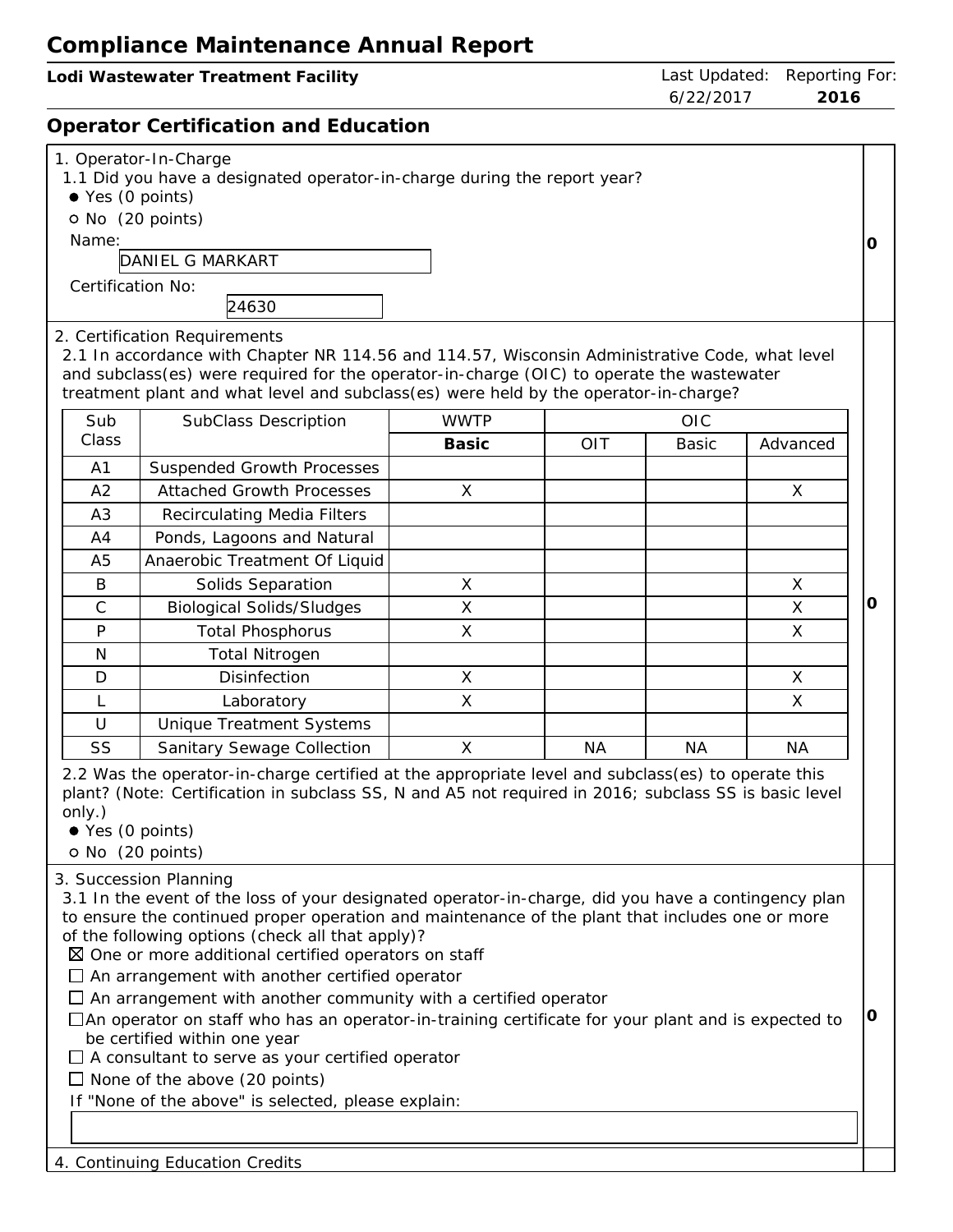| Lodi Wastewater Treatment Facility                                                            | Last Updated: | Reporting For: |
|-----------------------------------------------------------------------------------------------|---------------|----------------|
|                                                                                               | 6/22/2017     | 2016           |
| 4.1 If you had a designated operator-in-charge, was the operator-in-charge earning Continuing |               |                |
| Education Credits at the following rates?                                                     |               |                |
| OIT and Basic Certification:                                                                  |               |                |
| o Averaging 6 or more CECs per year.                                                          |               |                |
| o Averaging less than 6 CECs per year.                                                        |               |                |
| <b>Advanced Certification:</b>                                                                |               |                |
| • Averaging 8 or more CECs per year.                                                          |               |                |
| o Averaging less than 8 CECs per year.                                                        |               |                |

| <b>Total Points Generated</b>        |  |  |
|--------------------------------------|--|--|
| Score (100 - Total Points Generated) |  |  |
| <b>Section Grade</b>                 |  |  |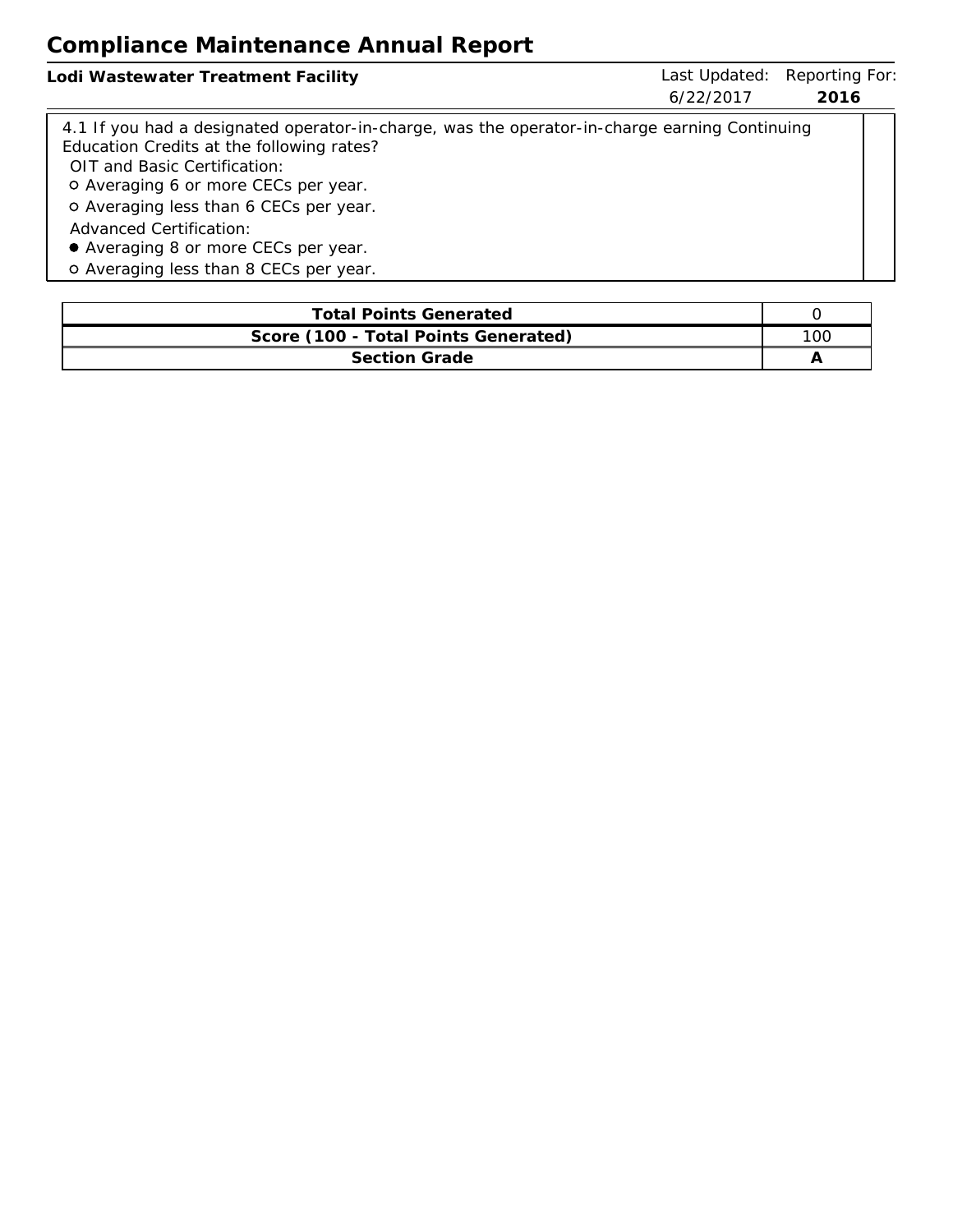| Lodi Wastewater Treatment Facility                                                                                                                                                                                                                                   | Last Updated: Reporting For<br>6/22/2017<br>2016                                                                                                                                                                                                                                                                                                                                                 |                  |   |
|----------------------------------------------------------------------------------------------------------------------------------------------------------------------------------------------------------------------------------------------------------------------|--------------------------------------------------------------------------------------------------------------------------------------------------------------------------------------------------------------------------------------------------------------------------------------------------------------------------------------------------------------------------------------------------|------------------|---|
| <b>Financial Management</b>                                                                                                                                                                                                                                          |                                                                                                                                                                                                                                                                                                                                                                                                  |                  |   |
| 1. Provider of Financial Information<br>Name:                                                                                                                                                                                                                        |                                                                                                                                                                                                                                                                                                                                                                                                  |                  |   |
|                                                                                                                                                                                                                                                                      | Jennifer Sweeney                                                                                                                                                                                                                                                                                                                                                                                 |                  |   |
| Telephone:                                                                                                                                                                                                                                                           | 608-592-0716                                                                                                                                                                                                                                                                                                                                                                                     | (XXX) XXX-XXXX   |   |
| <b>E-Mail Address</b><br>(optional):                                                                                                                                                                                                                                 |                                                                                                                                                                                                                                                                                                                                                                                                  |                  |   |
|                                                                                                                                                                                                                                                                      | jsweeney@wppienergy.org                                                                                                                                                                                                                                                                                                                                                                          |                  |   |
| 2. Treatment Works Operating Revenues<br>treatment plant AND/OR collection system?<br>● Yes (0 points)<br>O No (40 points)<br>If No, please explain:<br>Year:<br>2016<br>· 0-2 years ago (0 points)<br>o 3 or more years ago (20 points)<br>O N/A (private facility) | 2.1 Are User Charges or other revenues sufficient to cover O&M expenses for your wastewater<br>2.2 When was the User Charge System or other revenue source(s) last reviewed and/or revised?<br>2.3 Did you have a special account (e.g., CWFP required segregated Replacement Fund, etc.) or<br>financial resources available for repairing or replacing equipment for your wastewater treatment |                  | O |
| plant and/or collection system?<br>● Yes (0 points)                                                                                                                                                                                                                  |                                                                                                                                                                                                                                                                                                                                                                                                  |                  |   |
| O No (40 points)                                                                                                                                                                                                                                                     | REPLACEMENT FUNDS [PUBLIC MUNICIPAL FACILITIES SHALL COMPLETE QUESTION 3]                                                                                                                                                                                                                                                                                                                        |                  |   |
| 3. Equipment Replacement Funds<br>Year:<br>2016<br>• 1-2 years ago (0 points)<br>o 3 or more years ago (20 points)<br>$O$ N/A<br>If N/A, please explain:                                                                                                             | 3.1 When was the Equipment Replacement Fund last reviewed and/or revised?                                                                                                                                                                                                                                                                                                                        |                  |   |
| 3.2 Equipment Replacement Fund Activity                                                                                                                                                                                                                              |                                                                                                                                                                                                                                                                                                                                                                                                  |                  |   |
|                                                                                                                                                                                                                                                                      | 3.2.1 Ending Balance Reported on Last Year's CMAR                                                                                                                                                                                                                                                                                                                                                | \$<br>675,574.1  |   |
| making up previous shortfall, etc.)                                                                                                                                                                                                                                  | 3.2.2 Adjustments - if necessary (e.g. earned interest,<br>audit correction, withdrawal of excess funds, increase                                                                                                                                                                                                                                                                                | \$<br>0.00       |   |
| 3.2.3 Adjusted January 1st Beginning Balance                                                                                                                                                                                                                         |                                                                                                                                                                                                                                                                                                                                                                                                  | 675,574.17<br>\$ |   |
|                                                                                                                                                                                                                                                                      | 3.2.4 Additions to Fund (e.g. portion of User Fee.                                                                                                                                                                                                                                                                                                                                               |                  |   |

| 3.2.4 Additions to Fund (e.g. portion of User Fee, |  |  |  |
|----------------------------------------------------|--|--|--|
| earned interest, etc.)                             |  |  |  |

 $+$  \$ 23,134.14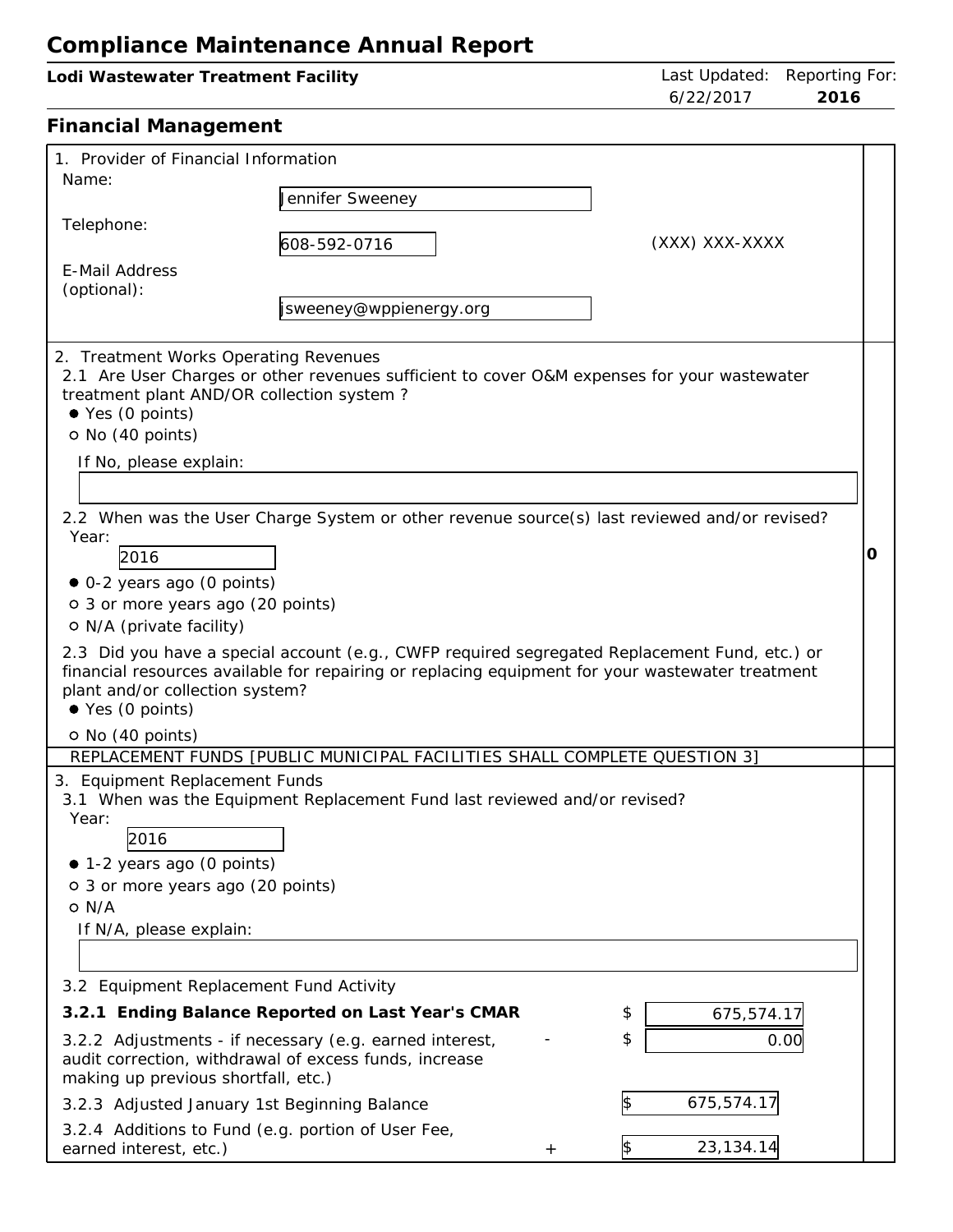| Lodi Wastewater Treatment Facility                                                                                                                                                                                                                                                                                                                                                                                                                                                                                                                                                                                                                                                                                                                                                                                                                                                                                                                                                                                                                                                                                                                                                     | Last Updated:<br>6/22/2017 | Reporting For<br>2016                       |   |
|----------------------------------------------------------------------------------------------------------------------------------------------------------------------------------------------------------------------------------------------------------------------------------------------------------------------------------------------------------------------------------------------------------------------------------------------------------------------------------------------------------------------------------------------------------------------------------------------------------------------------------------------------------------------------------------------------------------------------------------------------------------------------------------------------------------------------------------------------------------------------------------------------------------------------------------------------------------------------------------------------------------------------------------------------------------------------------------------------------------------------------------------------------------------------------------|----------------------------|---------------------------------------------|---|
| 3.2.5 Subtractions from Fund (e.g., equipment<br>replacement, major repairs - use description box<br>$3.2.6.1$ below*)<br>3.2.6 Ending Balance as of December 31st for CMAR<br>Reporting Year<br>All Sources: This ending balance should include all<br>Equipment Replacement Funds whether held in a<br>bank account(s), certificate(s) of deposit, etc.<br>3.2.6.1 Indicate adjustments, equipment purchases, and/or major repairs from 3.2.5 above.<br>Adjust to actual for Jan, Feb, Mar 2016 estimate for depreciation, bond payment, PILOT, utility<br>rent.<br>3.3 What amount should be in your Replacement Fund?<br>\$<br>694, 371. 12<br>Please note: If you had a CWFP loan, this amount was originally based on the Financial<br>Assistance Agreement (FAA) and should be regularly updated as needed. Further calculation<br>instructions and an example can be found by clicking the SectionInstructions link under Info<br>header in the left-side menu.<br>3.3.1 Is the December 31 Ending Balance in your Replacement Fund above, (#3.2.6) equal to, or<br>greater than the amount that should be in it $(*3.3)$ ?<br>$\bullet$ Yes<br>o No<br>If No, please explain. | 4,337.19<br>694,371.12     |                                             | 0 |
| 4. Future Planning<br>4.1 During the next ten years, will you be involved in formal planning for upgrading, rehabilitating,<br>or new construction of your treatment facility or collection system?<br>● Yes - If Yes, please provide major project information, if not already listed below.<br>o No                                                                                                                                                                                                                                                                                                                                                                                                                                                                                                                                                                                                                                                                                                                                                                                                                                                                                  |                            |                                             |   |
| Project<br>Estimated<br>Project Description<br>$^{\#}$<br>Cost<br>The City of Lodi is pursuing Adaptive Management for phosphorus compliance. The<br>$\mathbf{1}$<br><b>WPDES</b> permit<br>requires the City to comply with a water quality based effluent limit of 0.075 mg/L<br>(annual<br>average) and a 0.22 mg/L (monthly average) for total phosphorus by 2020.<br>Reaching this goal using<br>traditional facility upgrades would be cost-prohibitive. Therefore, alternative<br>watershed-based compliance options, specifically Adaptive Management, are being<br>pursued.                                                                                                                                                                                                                                                                                                                                                                                                                                                                                                                                                                                                   | 4200000                    | Approximate<br>Construction<br>Year<br>2020 |   |
| <b>Financial Management General Comments</b><br>5.                                                                                                                                                                                                                                                                                                                                                                                                                                                                                                                                                                                                                                                                                                                                                                                                                                                                                                                                                                                                                                                                                                                                     |                            |                                             |   |
| ENERGY EFFICIENCY AND USE<br>6. Collection System<br>6.1 Energy Usage<br>6.1.1 Enter the monthly energy usage from the different energy sources:<br>COLLECTION SYSTEM PUMPAGE: Total Power Consumed<br>Number of Municipally Owned Pump/Lift Stations:                                                                                                                                                                                                                                                                                                                                                                                                                                                                                                                                                                                                                                                                                                                                                                                                                                                                                                                                 |                            |                                             |   |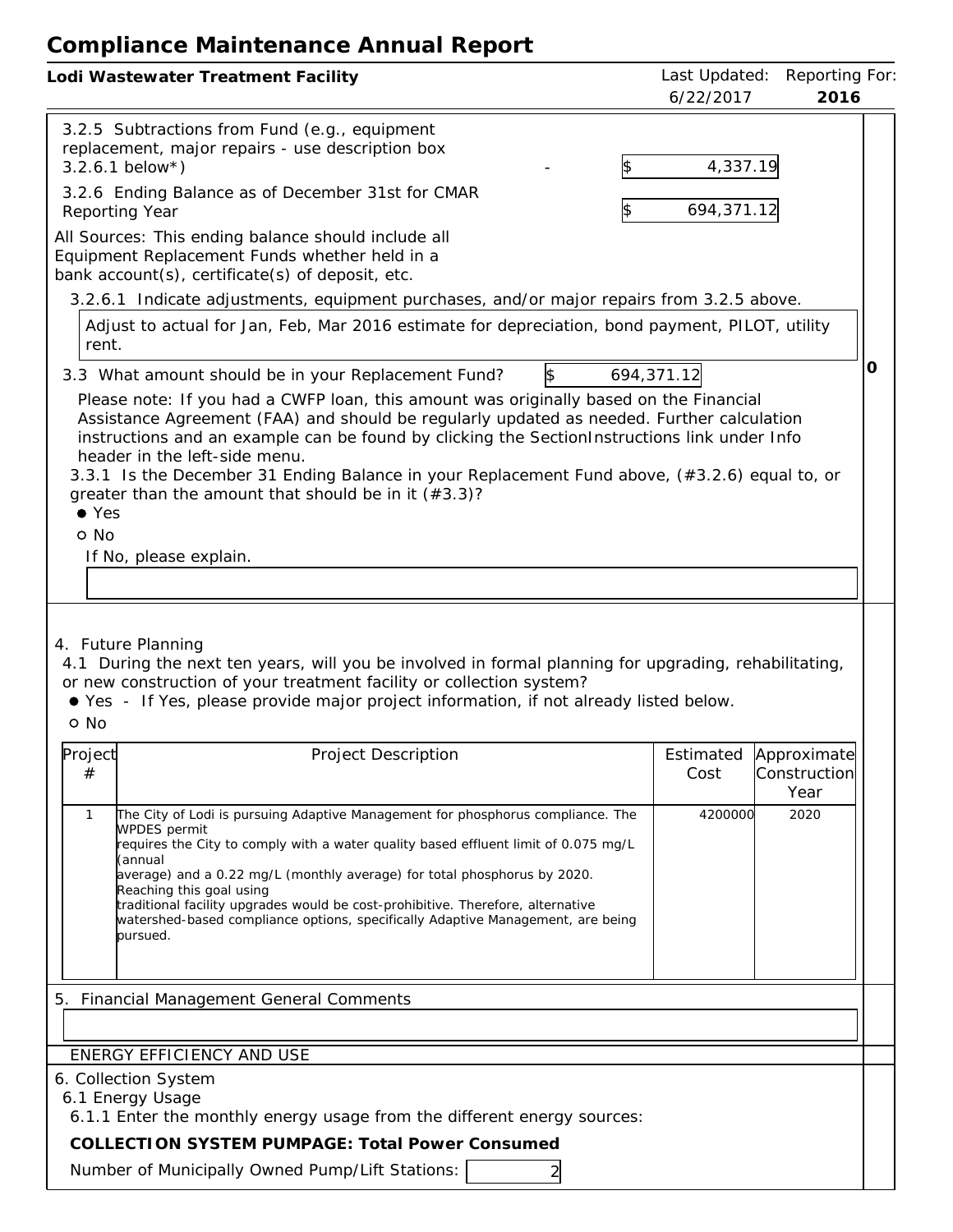| Lodi Wastewater Treatment Facility                                                   |                                                                                    |                                                                                                    | Last Updated:<br>6/22/2017 | Reporting For:<br>2016 |
|--------------------------------------------------------------------------------------|------------------------------------------------------------------------------------|----------------------------------------------------------------------------------------------------|----------------------------|------------------------|
|                                                                                      | <b>Electricity Consumed</b><br>(kWh)                                               | Natural Gas Consumed<br>(therms)                                                                   |                            |                        |
| January                                                                              | 1,385                                                                              |                                                                                                    |                            |                        |
| February                                                                             | 1,305                                                                              |                                                                                                    |                            |                        |
| March                                                                                | 1,402                                                                              |                                                                                                    |                            |                        |
| April                                                                                | 1,325                                                                              |                                                                                                    |                            |                        |
| May                                                                                  | 1,454                                                                              |                                                                                                    |                            |                        |
| June                                                                                 | 1,318                                                                              |                                                                                                    |                            |                        |
| July                                                                                 | 1,118                                                                              |                                                                                                    |                            |                        |
| August                                                                               | 875                                                                                |                                                                                                    |                            |                        |
| September                                                                            | 917                                                                                |                                                                                                    |                            |                        |
| October                                                                              | 994                                                                                |                                                                                                    |                            |                        |
| November                                                                             | 976                                                                                |                                                                                                    |                            |                        |
| December                                                                             | 1,005                                                                              |                                                                                                    |                            |                        |
| Total                                                                                | 14,074                                                                             | $\circ$                                                                                            |                            |                        |
| Average                                                                              | 1,173                                                                              | $\mathsf O$                                                                                        |                            |                        |
| 6.1.2 Comments:                                                                      | 6.2 Energy Related Processes and Equipment<br>⊠ Comminution or Screening           | 6.2.1 Indicate equipment and practices utilized at your pump/lift stations (Check all that apply): |                            |                        |
| ⊠ Pneumatic Pumping<br>⊠ SCADA System<br>⊠ Self-Priming Pumps<br>⊠ Submersible Pumps | ⊠ Extended Shaft Pumps<br>⊠ Flow Metering and Recording<br>⊠ Variable Speed Drives |                                                                                                    |                            |                        |
| $\Box$ Other:                                                                        |                                                                                    |                                                                                                    |                            |                        |
|                                                                                      |                                                                                    |                                                                                                    |                            |                        |
| 6.2.2 Comments:                                                                      |                                                                                    |                                                                                                    |                            |                        |
|                                                                                      |                                                                                    |                                                                                                    |                            |                        |
|                                                                                      |                                                                                    | 6.3 Has an Energy Study been performed for your pump/lift stations?                                |                            |                        |
| $\bullet$ No<br>o Yes                                                                |                                                                                    |                                                                                                    |                            |                        |
| Year:                                                                                |                                                                                    |                                                                                                    |                            |                        |
|                                                                                      |                                                                                    |                                                                                                    |                            |                        |
| By Whom:                                                                             |                                                                                    |                                                                                                    |                            |                        |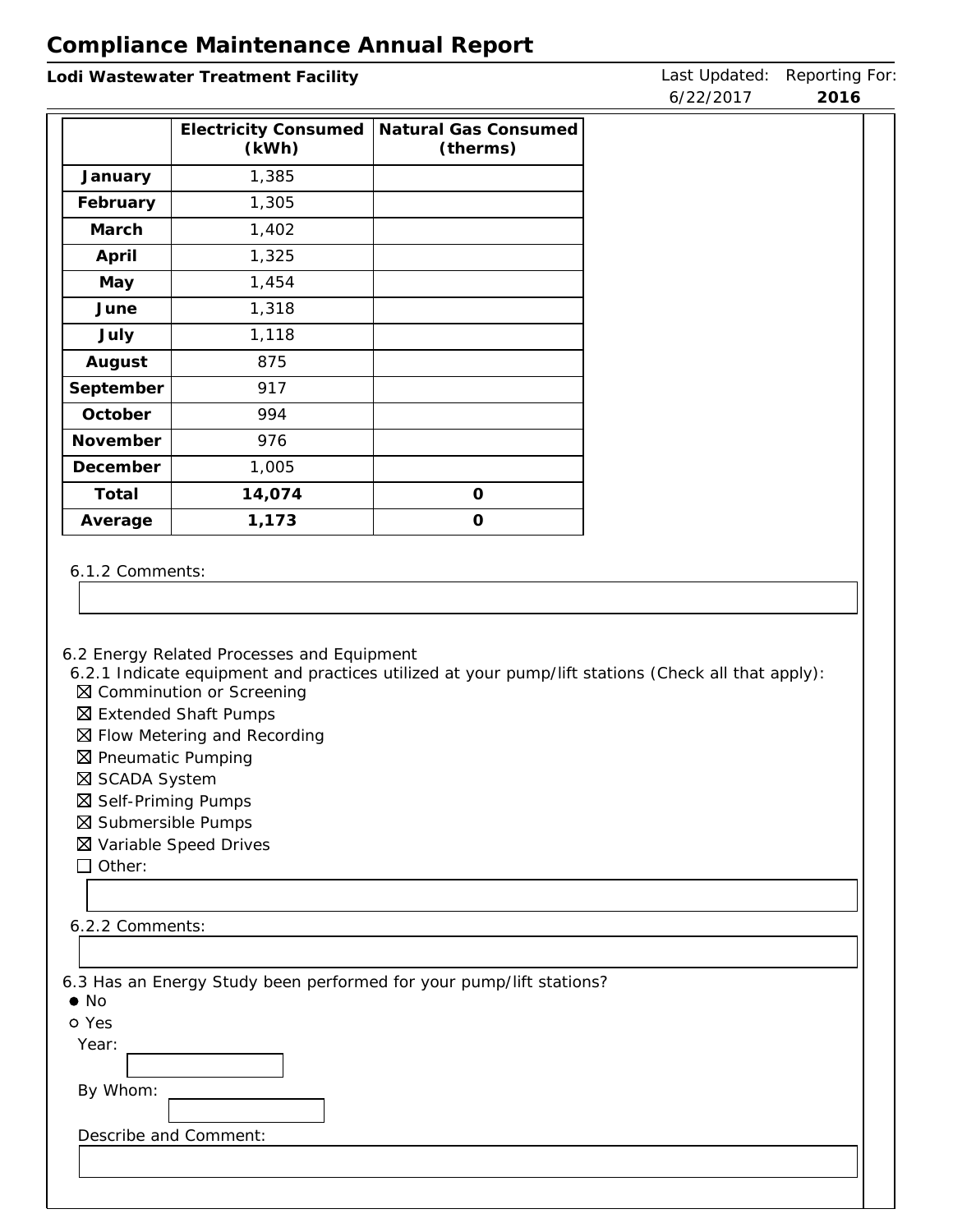| Lodi Wastewater Treatment Facility |           | Last Updated: Reporting For: |
|------------------------------------|-----------|------------------------------|
|                                    | 6/22/2017 | 2016                         |

#### 6.4 Future Energy Related Equipment

6.4.1 What energy efficient equipment or practices do you have planned for the future for your pump/lift stations?

None.

#### 7. Treatment Facility

7.1 Energy Usage

7.1.1 Enter the monthly energy usage from the different energy sources:

#### **TREATMENT PLANT: Total Power Consumed/Month**

|           | Electricity<br>Consumed<br>(kWh) | <b>Total Influent</b><br>Flow (MG) | Electricity<br>Consumed/<br>Flow<br>(kWh/MG) | <b>Total Influent</b><br><b>BOD (1000 lbs)</b> | Electricity<br>Consumed/<br><b>Total Influent</b><br><b>BOD</b><br>(kWh/1000lbs) | Natural Gas<br>Consumed<br>(therms) |
|-----------|----------------------------------|------------------------------------|----------------------------------------------|------------------------------------------------|----------------------------------------------------------------------------------|-------------------------------------|
| January   | 35,900                           | 11.12                              | 3,228                                        | 21.42                                          | 1,676                                                                            | 1,759                               |
| February  | 31,800                           | 10.73                              | 2,964                                        | 19.81                                          | 1,605                                                                            | 1,539                               |
| March     | 31,300                           | 11.74                              | 2,666                                        | 19.56                                          | 1,600                                                                            | 1,255                               |
| April     | 29,000                           | 10.68                              | 2,715                                        | 20.43                                          | 1,419                                                                            | 1,353                               |
| May       | 29,700                           | 9.71                               | 3,059                                        | 17.89                                          | 1,660                                                                            | 390                                 |
| June      | 28,800                           | 8.45                               | 3,408                                        | 15.21                                          | 1,893                                                                            | 340                                 |
| July      | 28,200                           | 8.04                               | 3,507                                        | 15.13                                          | 1,864                                                                            | 217                                 |
| August    | 28,600                           | 9.15                               | 3,126                                        | 16.12                                          | 1,774                                                                            | 202                                 |
| September | 27,600                           | 9.38                               | 2,942                                        | 15.12                                          | 1,825                                                                            | 308                                 |
| October   | 30,700                           | 9.47                               | 3,242                                        | 17.02                                          | 1,804                                                                            | 386                                 |
| November  | 31,100                           | 8.95                               | 3,475                                        | 16.50                                          | 1,885                                                                            | 764                                 |
| December  | 32,300                           | 9.48                               | 3,407                                        | 19.81                                          | 1,630                                                                            | 1,536                               |
| Total     | 365,000                          | 116.90                             |                                              | 214.02                                         |                                                                                  | 10,049                              |
| Average   | 30,417                           | 9.74                               | 3,145                                        | 17.84                                          | 1,720                                                                            | 837                                 |

7.1.2 Comments:

7.2 Energy Related Processes and Equipment

7.2.1 Indicate equipment and practices utilized at your treatment facility (Check all that apply):

- □ Aerobic Digestion
- Anaerobic Digestion
- $\square$  Biological Phosphorus Removal
- $\Box$  Coarse Bubble Diffusers
- □ Dissolved O2 Monitoring and Aeration Control
- Effluent Pumping
- $\Box$  Fine Bubble Diffusers
- Mechanical Sludge Processing
- **区** Nitrification
- **⊠ SCADA System**
- UV Disinfection
- Variable Speed Drives
- $\Box$  Other: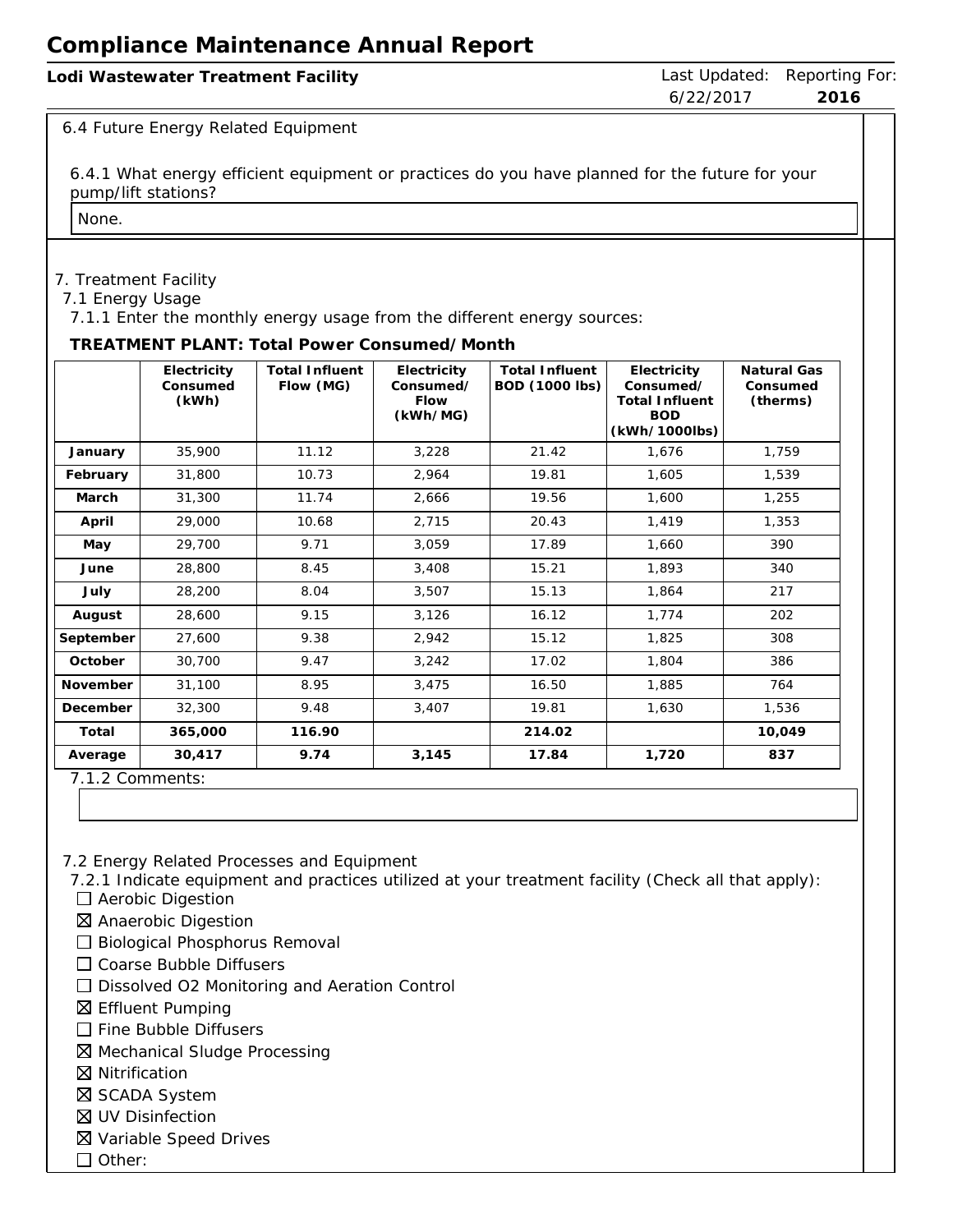| Lodi Wastewater Treatment Facility                                                                                                                                         | 6/22/2017 | Last Updated: Reporting For:<br>2016 |
|----------------------------------------------------------------------------------------------------------------------------------------------------------------------------|-----------|--------------------------------------|
| 7.2.2 Comments:                                                                                                                                                            |           |                                      |
| 7.3 Future Energy Related Equipment                                                                                                                                        |           |                                      |
| 7.3.1 What energy efficient equipment or practices do you have planned for the future for your<br>treatment facility?<br>Upgrade boiler and pump rebuilds.                 |           |                                      |
|                                                                                                                                                                            |           |                                      |
| 8. Biogas Generation                                                                                                                                                       |           |                                      |
| 8.1 Do you generate/produce biogas at your facility?<br>$\bullet$ No                                                                                                       |           |                                      |
| o Yes<br>If Yes, how is the biogas used (Check all that apply):<br>$\Box$ Flared Off<br>$\Box$ Building Heat<br>$\Box$ Process Heat                                        |           |                                      |
| $\Box$ Generate Electricity<br>$\square$ Other:                                                                                                                            |           |                                      |
| 9. Energy Efficiency Study                                                                                                                                                 |           |                                      |
| 9.1 Has an Energy Study been performed for your treatment facility?<br>o No<br>$\bullet$ Yes<br>$\boxtimes$ Entire facility                                                |           |                                      |
| Year:<br>2009<br>By Whom:                                                                                                                                                  |           |                                      |
| Science Applications International Corporation (SAIC) through Focus on Energy                                                                                              |           |                                      |
| Describe and Comment:<br>This energy study identified and evaluated energy efficiency opportunities. The study includes<br>details and projected savings for each measure. |           |                                      |
| $\Box$ Part of the facility<br>Year:                                                                                                                                       |           |                                      |
| By Whom:                                                                                                                                                                   |           |                                      |
| Describe and Comment:                                                                                                                                                      |           |                                      |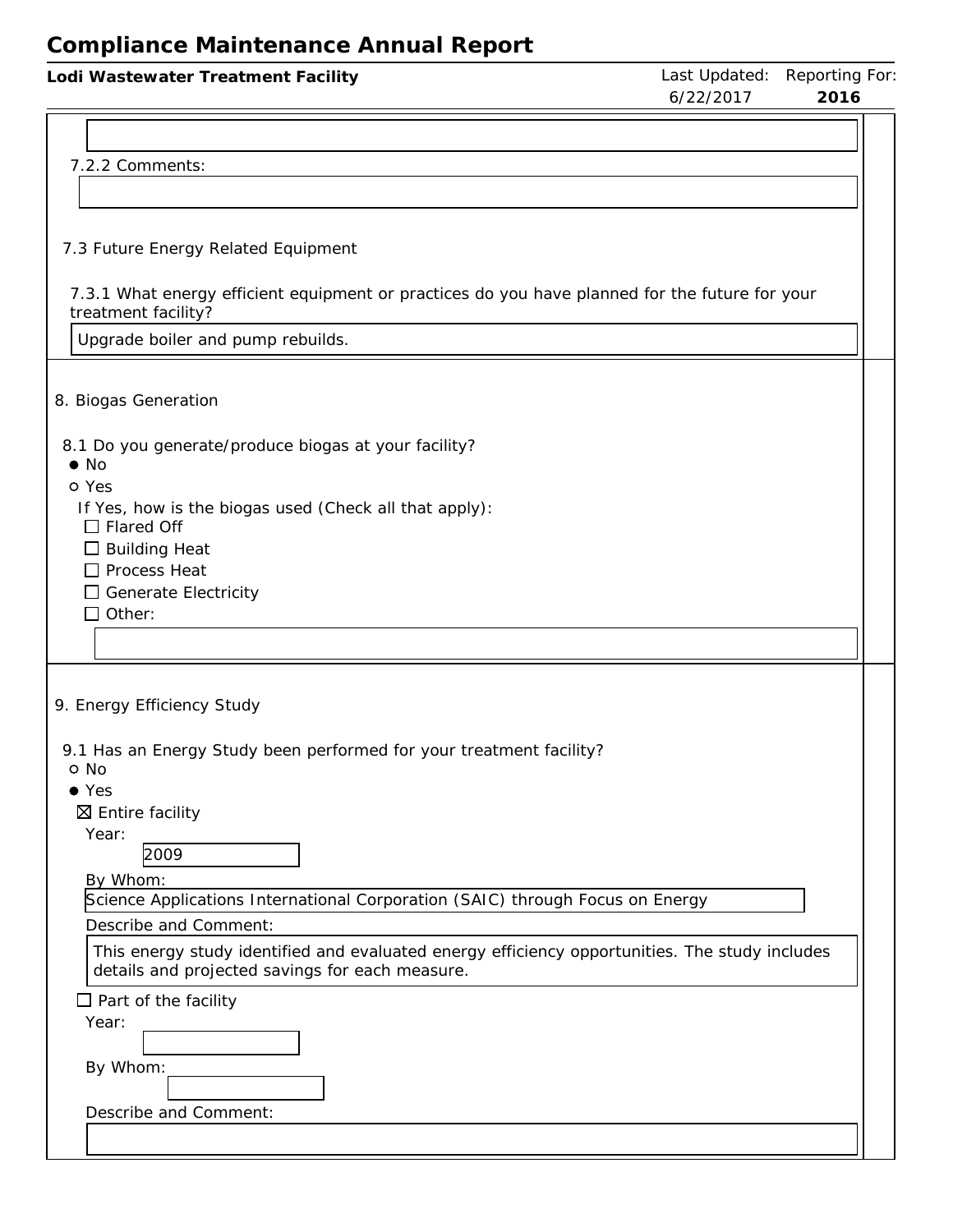| Lodi Wastewater Treatment Facility |           | Last Updated: Reporting For: |
|------------------------------------|-----------|------------------------------|
|                                    | 6/22/2017 | -2016                        |
|                                    |           |                              |

| <b>Total Points Generated</b>        |  |  |
|--------------------------------------|--|--|
| Score (100 - Total Points Generated) |  |  |
| <b>Section Grade</b>                 |  |  |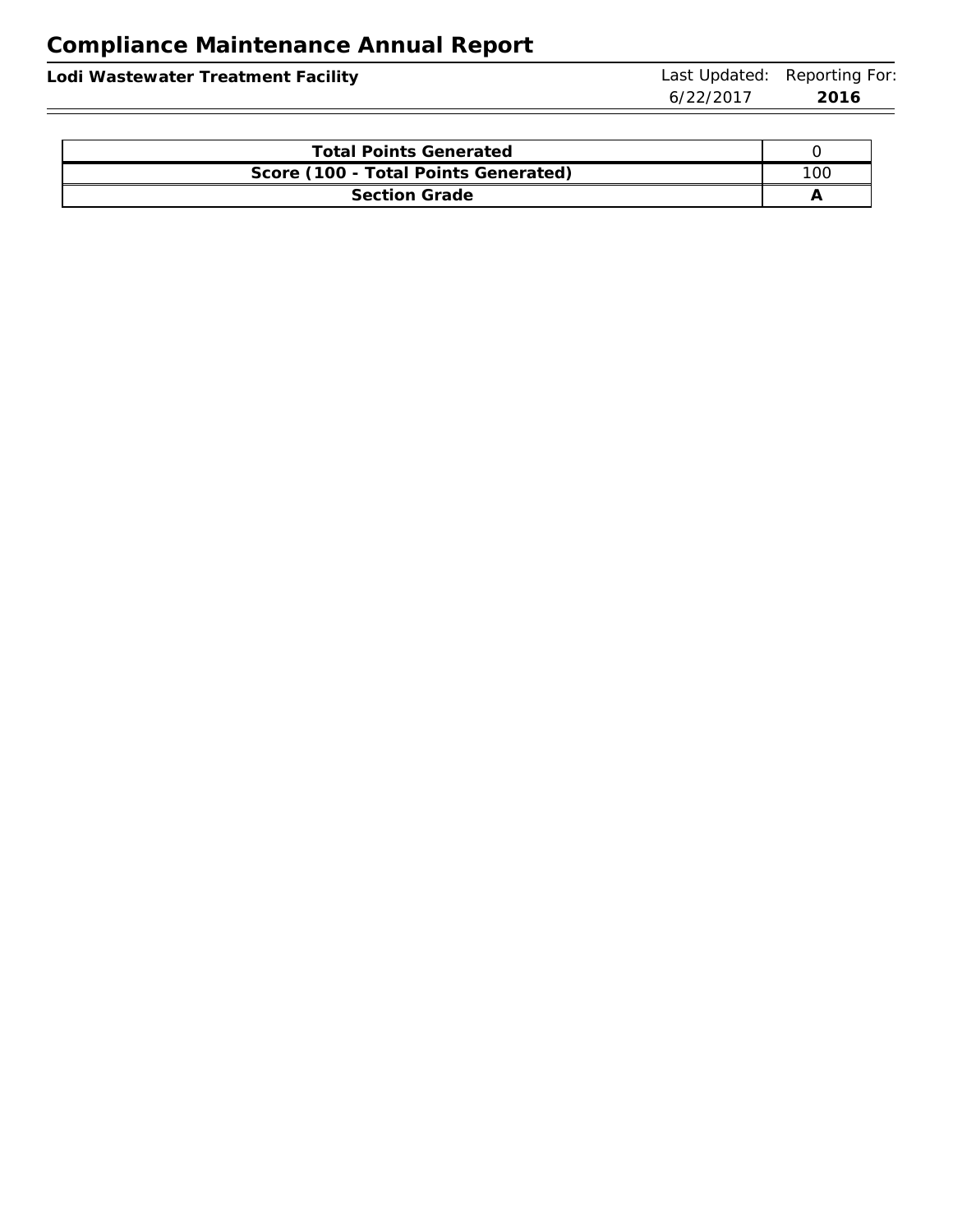| odi Wastewater Treatment Facility |  |
|-----------------------------------|--|
|-----------------------------------|--|

# **Sanitary Sewer Collection Systems**

| 1. Capacity, Management, Operation, and Maintenance (CMOM) Program                                                                                                            |
|-------------------------------------------------------------------------------------------------------------------------------------------------------------------------------|
|                                                                                                                                                                               |
| 1.1 Do you have a CMOM program that is being implemented?                                                                                                                     |
| $\bullet$ Yes                                                                                                                                                                 |
| o No                                                                                                                                                                          |
| If No, explain:                                                                                                                                                               |
|                                                                                                                                                                               |
| 1.2 Do you have a CMOM program that contains all the applicable components and items                                                                                          |
| according to Wisc. Adm Code NR 210.23 (4)?                                                                                                                                    |
| $\bullet$ Yes                                                                                                                                                                 |
| O No (30 points)                                                                                                                                                              |
| O N/A                                                                                                                                                                         |
| If No or N/A, explain:                                                                                                                                                        |
|                                                                                                                                                                               |
| 1.3 Does your CMOM program contain the following components and items? (check the                                                                                             |
| components and items that apply)                                                                                                                                              |
| $\boxtimes$ Goals [NR 210.23 (4)(a)]                                                                                                                                          |
| Describe the major goals you had for your collection system last year:                                                                                                        |
| Cleaning of 25% of collection system annually. Establish a FOG program. Televise collection                                                                                   |
| system and locate private laterals.                                                                                                                                           |
| Did you accomplish them?                                                                                                                                                      |
| o Yes                                                                                                                                                                         |
| $\bullet$ No                                                                                                                                                                  |
| If No, explain:                                                                                                                                                               |
| Aging plant process equipment and adaptive management require additional staff hours.                                                                                         |
|                                                                                                                                                                               |
| $\boxtimes$ Organization [NR 210.23 (4) (b)]                                                                                                                                  |
| Does this chapter of your CMOM include:                                                                                                                                       |
| $\boxtimes$ Organizational structure and positions (eg. organizational chart and position descriptions)                                                                       |
| $\boxtimes$ Internal and external lines of communication responsibilities<br>$\boxtimes$ Person(s) responsible for reporting overflow events to the department and the public |
|                                                                                                                                                                               |
| $\boxtimes$ Legal Authority [NR 210.23 (4) (c)]                                                                                                                               |
| What is the legally binding document that regulates the use of your sewer system?<br>Sewer Use Ordinance                                                                      |
|                                                                                                                                                                               |
| If you have a Sewer Use Ordinance or other similar document, when was it last reviewed and<br>revised? (MM/DD/YYYY)<br>2006-06-30                                             |
| Does your sewer use ordinance or other legally binding document address the following:                                                                                        |
| $\boxtimes$ Private property inflow and infiltration                                                                                                                          |
| $\boxtimes$ New sewer and building sewer design, construction, installation, testing and inspection                                                                           |
| $\boxtimes$ Rehabilitated sewer and lift station installation, testing and inspection                                                                                         |
| $\Box$ Sewage flows satellite system and large private users are monitored and controlled, as                                                                                 |
| necessary                                                                                                                                                                     |
| $\boxtimes$ Fat, oil and grease control                                                                                                                                       |
| $\boxtimes$ Enforcement procedures for sewer use non-compliance                                                                                                               |
| $\boxtimes$ Operation and Maintenance [NR 210.23 (4) (d)]                                                                                                                     |
| Does your operation and maintenance program and equipment include the following:                                                                                              |
| $\boxtimes$ Equipment and replacement part inventories                                                                                                                        |
| ⊠ Up-to-date sewer system map                                                                                                                                                 |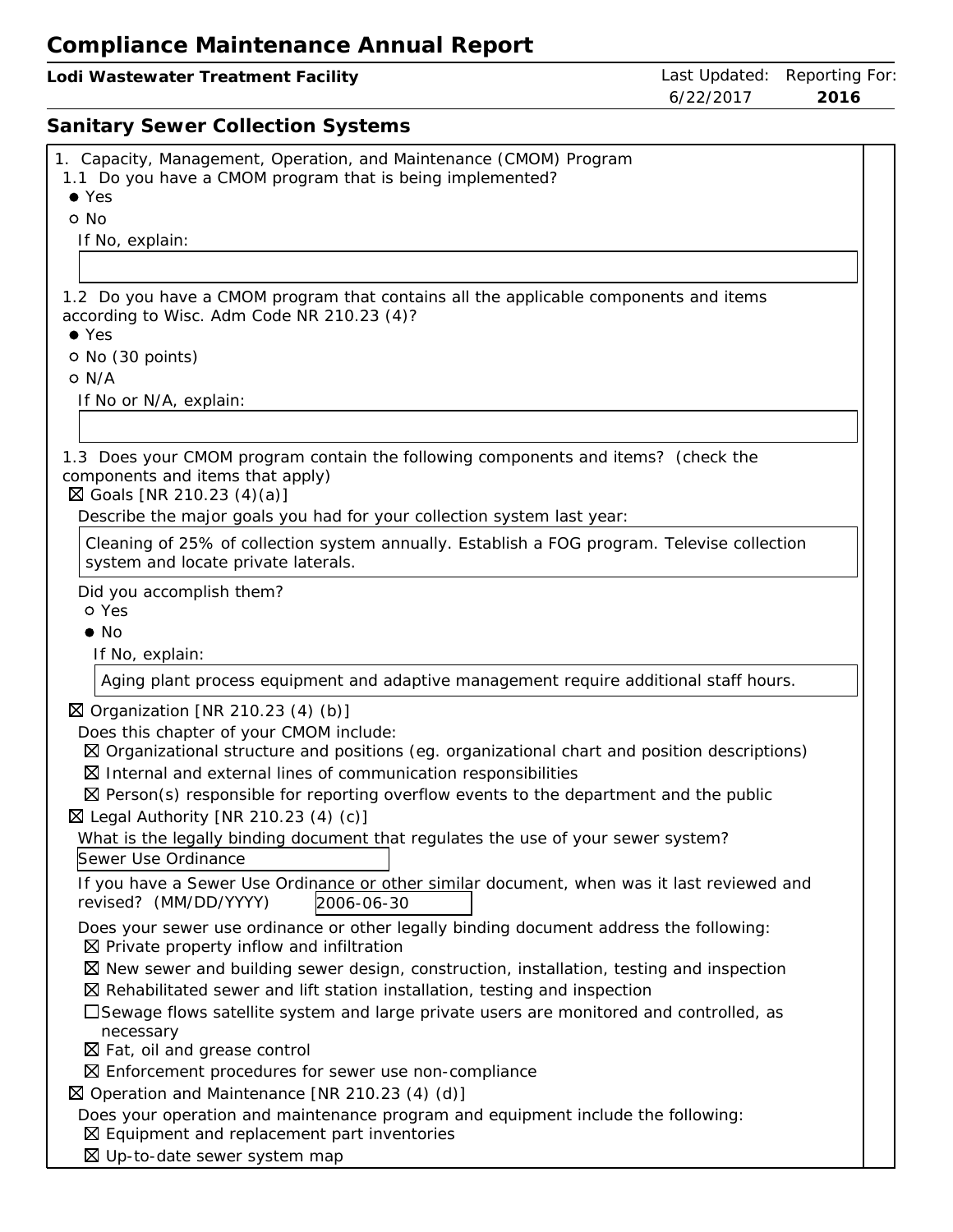| Lodi Wastewater Treatment Facility                                                                                                                                                                                                                                                                                                                                                                                                                                                                                                                                                                                                                                                                                                   | Last Updated:<br>Reporting For:<br>6/22/2017<br>2016                                                                                                                                                               |   |
|--------------------------------------------------------------------------------------------------------------------------------------------------------------------------------------------------------------------------------------------------------------------------------------------------------------------------------------------------------------------------------------------------------------------------------------------------------------------------------------------------------------------------------------------------------------------------------------------------------------------------------------------------------------------------------------------------------------------------------------|--------------------------------------------------------------------------------------------------------------------------------------------------------------------------------------------------------------------|---|
| ⊠A management system (computer database and/or file system) for collection system<br>information for O&M activities, investigation and rehabilitation<br>$\boxtimes$ A description of routine operation and maintenance activities (see question 2 below)<br>⊠ Capacity assessment program<br>⊠ Basement back assessment and correction<br>⊠ Regular O&M training<br>$\boxtimes$ Design and Performance Provisions [NR 210.23 (4) (e)]<br>the sewer collection system, including building sewers and interceptor sewers on private<br>property?<br>⊠ State Plumbing Code, DNR NR 110 Standards and/or local Municipal Code Requirements<br>$\boxtimes$ Construction, Inspection, and Testing<br>$\Box$ Others:                       | What standards and procedures are established for the design, construction, and inspection of                                                                                                                      |   |
| ⊠ Overflow Emergency Response Plan [NR 210.23 (4) (f)]<br>Does your emergency response capability include:<br>$\boxtimes$ Responsible personnel communication procedures<br>$\boxtimes$ Response order, timing and clean-up<br>$\boxtimes$ Public notification protocols<br>$\boxtimes$ Training<br>$\boxtimes$ Emergency operation protocols and implementation procedures<br>⊠ Annual Self-Auditing of your CMOM Program [NR 210.23 (5)]<br>$\Box$ Special Studies Last Year (check only those that apply):<br>$\Box$ Infiltration/Inflow (I/I) Analysis<br>$\Box$ Sewer System Evaluation Survey (SSES)<br>$\Box$ Sewer Evaluation and Capacity Managment Plan (SECAP)<br>$\Box$ Lift Station Evaluation Report<br>$\Box$ Others: |                                                                                                                                                                                                                    | O |
| 2. Operation and Maintenance<br>2.1 Did your sanitary sewer collection system maintenance program include the following<br>maintenance activities? Complete all that apply and indicate the amount maintained.<br>Cleaning<br>23<br>Root removal<br>Flow monitoring<br>Smoke testing<br>Sewer line<br>5<br>televising<br>Manhole<br>23<br>inspections<br>Lift station O&M<br>12<br>Manhole<br>5<br>rehabilitation<br>Mainline<br>rehabilitation<br>0<br>Private sewer<br>inspections<br>0                                                                                                                                                                                                                                            | % of system/year<br>% of system/year<br>% of system/year<br>% of system/year<br>% of system/year<br>% of system/year<br># per L.S./year<br>% of manholes rehabbed<br>% of sewer lines rehabbed<br>% of system/year |   |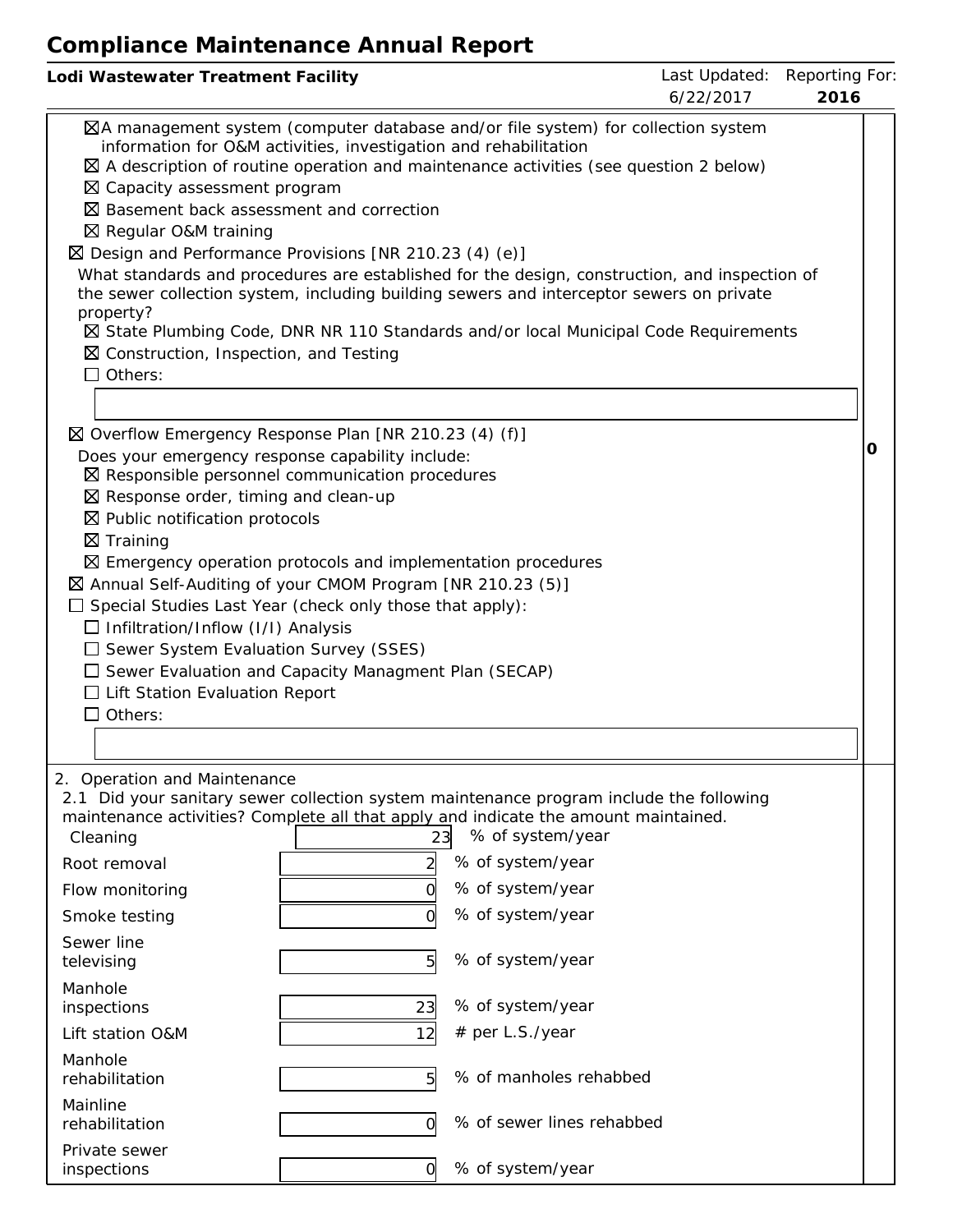| Lodi Wastewater Treatment Facility                                                                                                                                                          | Last Updated: Reporting For:<br>6/22/2017<br>2016 |
|---------------------------------------------------------------------------------------------------------------------------------------------------------------------------------------------|---------------------------------------------------|
|                                                                                                                                                                                             |                                                   |
| Private sewer I/I<br>% of private services<br>0l<br>removal                                                                                                                                 |                                                   |
| River or water                                                                                                                                                                              |                                                   |
| crossings<br>100                                                                                                                                                                            | % of pipe crossings evaluated or maintained       |
| Please include additional comments about your sanitary sewer collection system below:                                                                                                       |                                                   |
| River (creek) crossings are jetted at least quarterly.                                                                                                                                      |                                                   |
| 3. Performance Indicators                                                                                                                                                                   |                                                   |
| 3.1 Provide the following collection system and flow information for the past year.                                                                                                         |                                                   |
| 47.76 Total actual amount of precipitation last year in inches                                                                                                                              |                                                   |
| 36 Annual average precipitation (for your location)                                                                                                                                         |                                                   |
| Miles of sanitary sewer<br>17                                                                                                                                                               |                                                   |
| Number of lift stations                                                                                                                                                                     |                                                   |
| Number of lift station failures                                                                                                                                                             |                                                   |
| Number of sewer pipe failures                                                                                                                                                               |                                                   |
| Number of basement backup occurrences                                                                                                                                                       |                                                   |
| Number of complaints                                                                                                                                                                        |                                                   |
| Average daily flow in MGD (if available)                                                                                                                                                    |                                                   |
| Peak monthly flow in MGD (if available)                                                                                                                                                     |                                                   |
| Peak hourly flow in MGD (if available)                                                                                                                                                      |                                                   |
| 3.2 Performance ratios for the past year:<br>0.00 Lift station failures (failures/year)                                                                                                     |                                                   |
| 0.00 Sewer pipe failures (pipe failures/sewer mile/yr)                                                                                                                                      |                                                   |
| 0.00 Sanitary sewer overflows (number/sewer mile/yr)                                                                                                                                        |                                                   |
| 0.06 Basement backups (number/sewer mile)                                                                                                                                                   |                                                   |
| Complaints (number/sewer mile)<br>0.00                                                                                                                                                      |                                                   |
| Peaking factor ratio (Peak Monthly: Annual Daily Avg)                                                                                                                                       |                                                   |
| Peaking factor ratio (Peak Hourly: Annual Daily Avg)                                                                                                                                        |                                                   |
|                                                                                                                                                                                             |                                                   |
| 4. Overflows                                                                                                                                                                                |                                                   |
| LIST OF SANITARY SEWER (SSO) AND TREATMENT FACILITY (TFO) OFERFLOWS REPORTED **                                                                                                             |                                                   |
| Location<br>Date                                                                                                                                                                            | Cause<br>Estimated<br>Volume (MG)                 |
| None reported                                                                                                                                                                               |                                                   |
| ** If there were any SSOs or TFOs that are not listed above, please contact the DNR and stop work<br>on this section until corrected.                                                       |                                                   |
| 5. Infiltration / Inflow (I/I)                                                                                                                                                              |                                                   |
| 5.1 Was infiltration/inflow (I/I) significant in your community last year?                                                                                                                  |                                                   |
| $\bullet$ Yes                                                                                                                                                                               |                                                   |
| o No<br>If Yes, please describe:                                                                                                                                                            |                                                   |
| Flow significantly increases during heavy rain events.                                                                                                                                      |                                                   |
|                                                                                                                                                                                             |                                                   |
| 5.2 Has infiltration/inflow and resultant high flows affected performance or created problems in<br>your collection system, lift stations, or treatment plant at any time in the past year? |                                                   |
| o Yes                                                                                                                                                                                       |                                                   |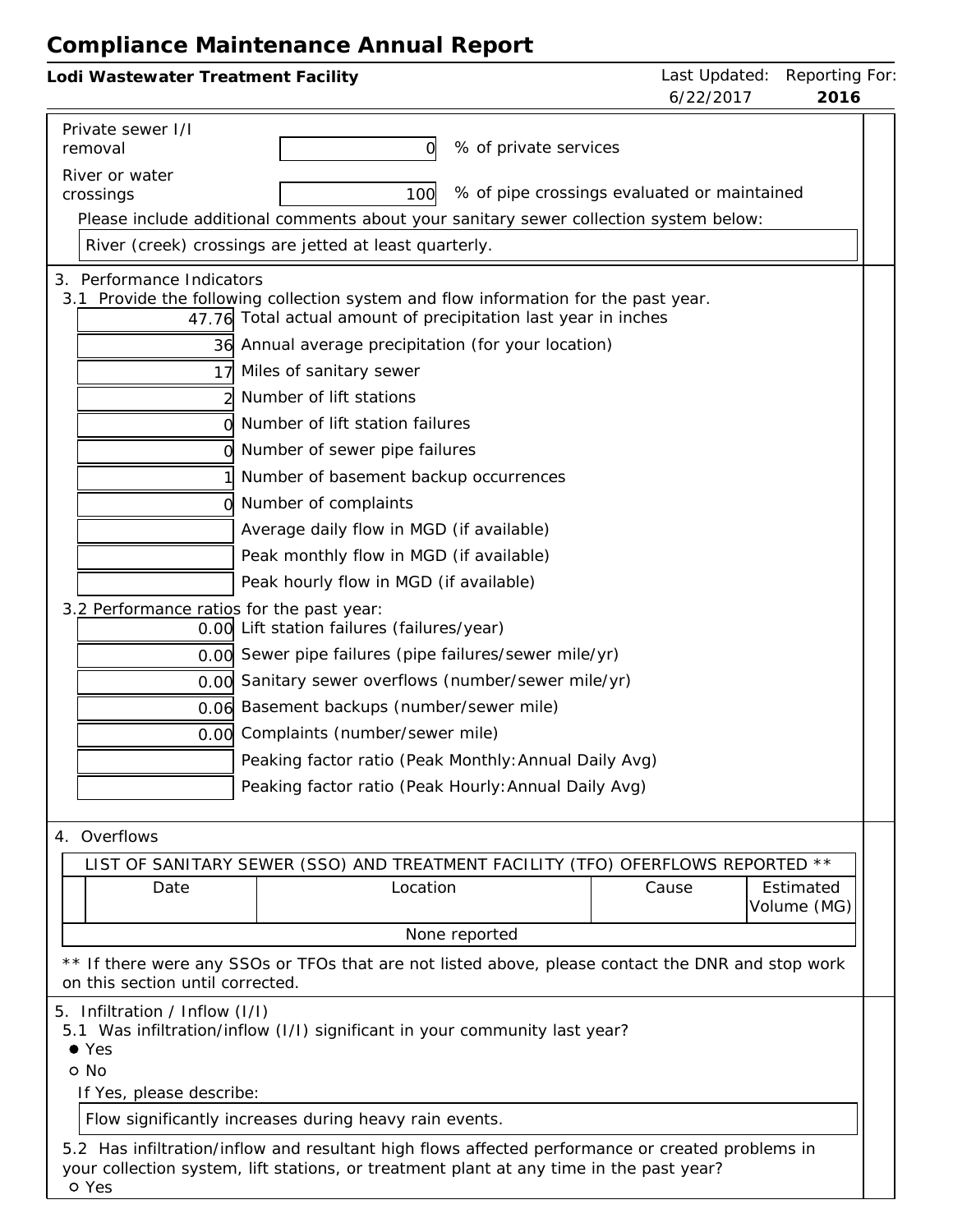| Lodi Wastewater Treatment Facility | Last Updated: Reporting For:<br>6/22/2017<br>2016 |  |
|------------------------------------|---------------------------------------------------|--|
| $\bullet$ No                       |                                                   |  |

If Yes, please describe:

5.3 Explain any infiltration/inflow (I/I) changes this year from previous years:

None.

5.4 What is being done to address infiltration/inflow in your collection system?

I/I areas in collection system are identified and eliminated as the existing sanitary sewer mains are replaced with new mains.

| <b>Total Points Generated</b>        |     |
|--------------------------------------|-----|
| Score (100 - Total Points Generated) | 10C |
| <b>Section Grade</b>                 |     |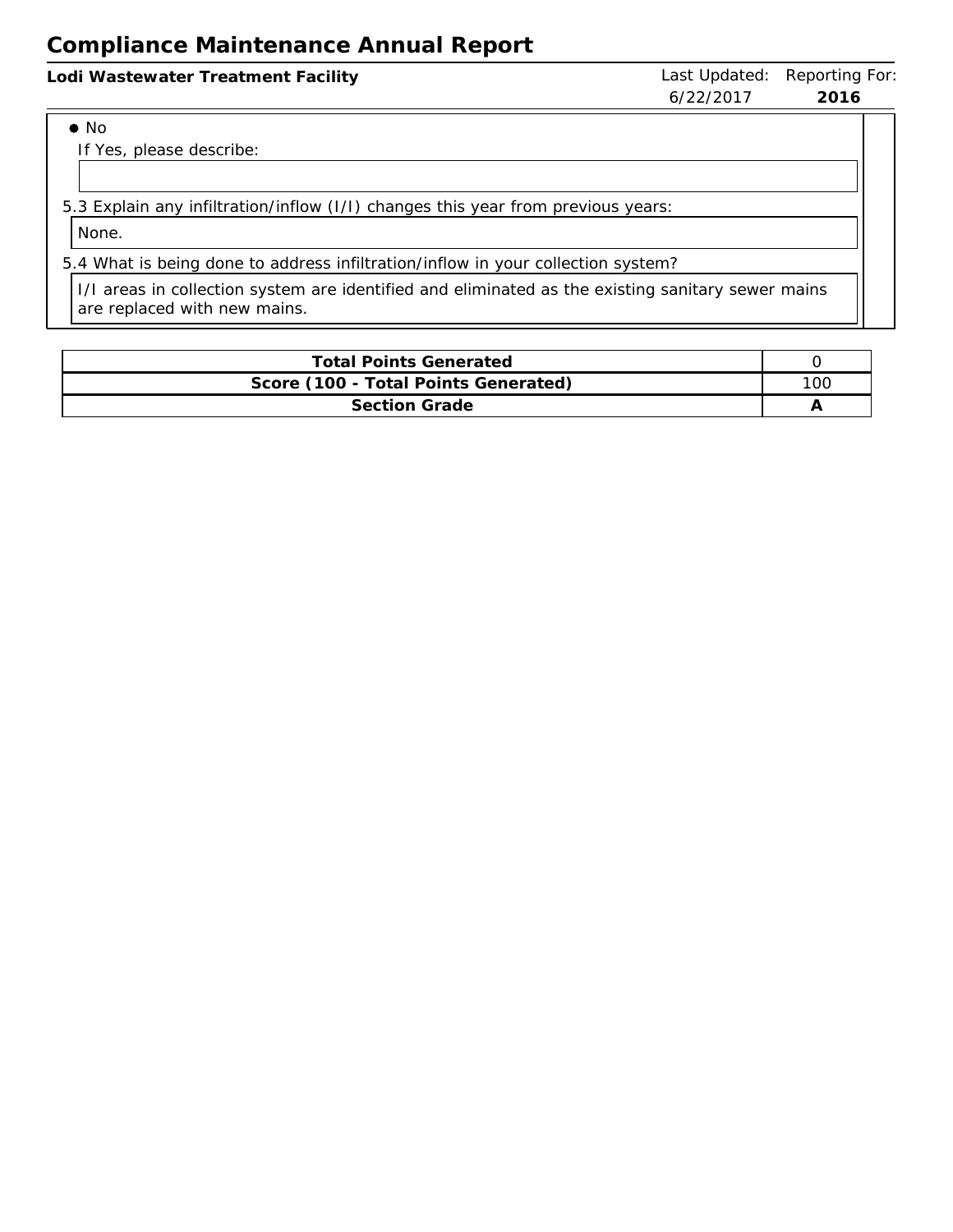## Lodi Wastewater Treatment Facility **Last Updated: Reporting For:** Last Updated: Reporting For:

6/22/2017 **2016**

## **Grading Summary**

WPDES No: 0022918

| <b>SECTIONS</b>                    | <b>LETTER GRADE</b> | <b>GRADE POINTS</b> | <b>WEIGHTING</b><br><b>FACTORS</b> | <b>SECTION</b><br><b>POINTS</b> |
|------------------------------------|---------------------|---------------------|------------------------------------|---------------------------------|
| Influent                           | A                   | 4                   | 3                                  | 12                              |
| BOD/CBOD                           | A                   |                     | 10                                 | 40                              |
| <b>TSS</b>                         | A                   | 4                   | 5                                  | 20                              |
| Ammonia                            | A                   |                     | 5                                  | 20                              |
| Phosphorus                         | A                   | 4                   | 3                                  | 12                              |
| <b>Biosolids</b>                   | A                   | 4                   | 5                                  | 20                              |
| Staffing/PM                        | A                   | 4                   |                                    | 4                               |
| OpCert                             | A                   | 4                   |                                    | 4                               |
| Financial                          | A                   | 4                   |                                    | 4                               |
| Collection                         | A                   | 4                   | 3                                  | 12                              |
| <b>TOTALS</b>                      |                     |                     | 37                                 | 148                             |
| GRADE POINT AVERAGE (GPA) = $4.00$ |                     |                     |                                    |                                 |

Notes:

- A = Voluntary Range (Response Optional)
- B = Voluntary Range (Response Optional)
- C = Recommendation Range (Response Required)
- D = Action Range (Response Required)
- F = Action Range (Response Required)